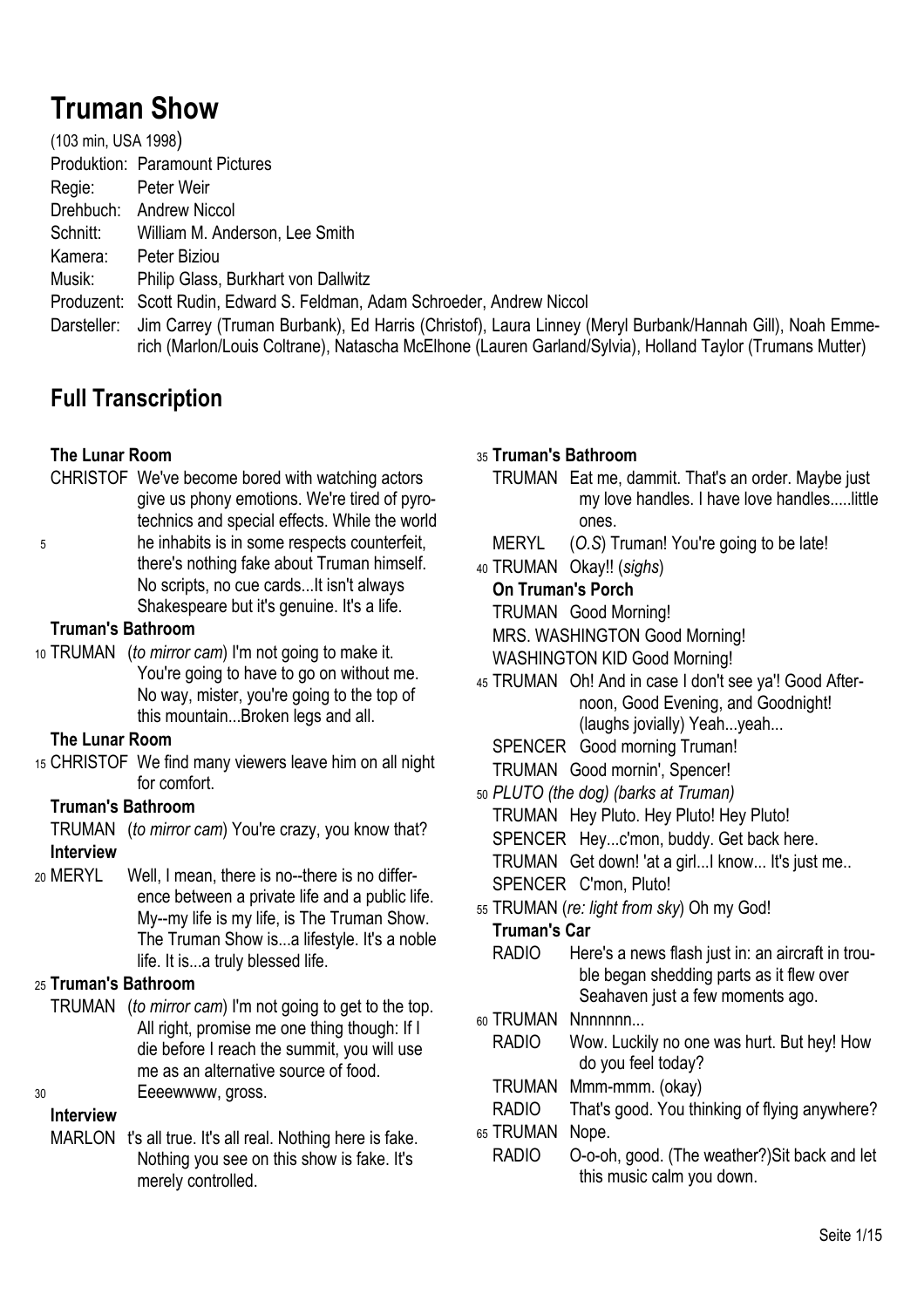|     |                     |                                                                   |     |                          | Dentist.                                        |
|-----|---------------------|-------------------------------------------------------------------|-----|--------------------------|-------------------------------------------------|
|     | <b>CUSTOMER</b>     | Dog Fancy please Why thank you.<br>Thank you very much.           |     |                          | <b>OFFICE NEIGHBOR Really?</b>                  |
| 70  |                     | TRUMAN Ohhh. Get a paper there, will you, Harold?                 |     |                          | 120 TRUMAN Yeah. (Toothy grin)                  |
|     |                     | Oh, and uhone of these - for the wife.                            |     |                          | OFFICE NEIGHBOR You're going to lose a lot      |
|     |                     | Loves her fashion mags.                                           |     |                          | your teeth if you don't meet your qu            |
|     |                     | HAROLD Will that be all for you, Truman?                          |     |                          | man. They're making cutbacks in h               |
|     |                     | 75 TRUMAN That's the whole kit 'n' caboodle.                      |     |                          | month.                                          |
|     |                     |                                                                   |     |                          | 125 TRUMAN Cutbacks?                            |
|     |                     | HAROLD Catch ya' later.<br>TRUMAN Of course, Yeah                 |     |                          | OFFICE NEIGHBOR Yeah. You need this. 'side      |
|     |                     |                                                                   |     |                          | hour across the bay, a little sea air           |
|     |                     | In Front of Chicken Ad                                            |     |                          | good.                                           |
|     |                     | TRUMAN Good morning.                                              |     |                          | TRUMAN Hey, thanks.                             |
|     |                     | 80 RON OR DON? Hey! Good morning, Truman.                         |     | 130 At the Docks         |                                                 |
|     |                     | RON OR DON? Good morning, Truman.                                 |     |                          | TRUMAN Hello! Ferry's still here, huh? Well, I' |
|     |                     | RON OR DON? Good morning, Truman!                                 |     |                          | to sea.                                         |
|     |                     | TRUMAN Hey! How are you guys?                                     |     |                          | TICKETPERSON One way or return?                 |
|     |                     | RON OR DON? Beautiful day, in't it?                               |     |                          | TRUMAN (like duh) Return.                       |
|     |                     | 85 TRUMAN Ahalways.                                               |     |                          | 135 TICKETPERSON Here you go, sir.              |
|     |                     | RON OR DON? Ah. And how's your lovely wife?                       |     |                          | FERRY STAFF (re: Truman's faint condition) De   |
|     |                     | TRUMAN s'Good. Good. How about yours'?                            |     |                          | need any help, sir?                             |
|     |                     | RON OR DON? OhhhCouldn't be better!                               |     |                          | TRUMAN You go ahead, I'll-I'll be fine.         |
|     | TRUMAN Ahhhh        |                                                                   |     | <b>Truman's Lawn</b>     |                                                 |
|     |                     | 90 RON OR DON? Uh. nice talkin' to ya', Truman.                   |     | 140 MERYL                | I'm home, Truman! Look what I got f             |
|     |                     | TRUMAN You too, you too.                                          |     |                          | the checkout. It's a Chef's Pal. It's           |
|     |                     | RON OR DON? But we must go now.                                   |     |                          | grater, peeler all in one. Never nee            |
|     |                     | TRUMAN Hey, think about that policy!                              |     |                          | ening. Dishwasher safe.                         |
|     |                     | RON OR DON? Yes, we'll think about it.                            |     |                          | TRUMAN Wow. That's amazing!                     |
|     |                     | 95 TRUMAN Okay, that's two for one, that's a good deal.           |     | 145 MERYL                | Truman. Missed a spot.                          |
|     |                     | Doppelganger Special.                                             |     | <b>Unfinished Bridge</b> |                                                 |
|     |                     | At the Revolving Door, Truman's Office                            |     |                          | MARLON Mm. THAT is a beer.                      |
|     |                     | TRUMAN Hey, fella's, going in? Go aheadHey,                       |     |                          | TRUMAN You know, I've been thinking about       |
|     |                     | whoaI'm not that anxious to get there.                            |     |                          | out, Marlon.                                    |
|     | 100 Truman's Office |                                                                   |     |                          | 150 MARLON Yeah? Out of what?                   |
|     |                     | TRUMAN (on phone) Uh, could I have directory assis-               |     |                          | TRUMAN Out of my job. Out of this city. Off the |
|     |                     | tance for Fiji, please? Fiji Islands                              |     |                          | Out.                                            |
|     |                     | OFFICE NEIGHBOR (re: Newspaper article "SEA-                      |     | MARLON                   | Out of your job? What the hell is wro           |
|     |                     | HAVEN THE BEST PLACE ON EARTH!")                                  |     |                          | your job? You have a great job, Tro             |
| 105 |                     | Truman, did you see this?                                         | 155 |                          | You have a desk job. I'd kill for a d           |
|     | TRUMAN              | (on phone) All right, sure ma'am, if--if uhhe's                   |     |                          | (re: beer) Here ya' go. (continuing)            |
|     |                     | in a coma he's probably uninsurable! (whis-                       |     |                          | should try stocking vending machir              |
|     |                     | pering) Yes, uh. Fiji please. Do you have a                       |     |                          | living.                                         |
|     |                     | listing for a Lauren Gar-<br>land?unlistedokay Do you have a Syl- |     | TRUMAN                   | No thanks.                                      |
| 110 |                     | via Garland? S for Sylvia. Noneokay,                              |     |                          | 160 MARLON Now there's excitement.              |
|     |                     | thank you. (hangs up phone)                                       |     | TRUMAN                   | Don't you ever get restless? Itchy fe           |
|     |                     | OFFICE NEIGHBOR Let's see, Burbank, got a prospect                |     |                          | MARLON Where is there to go?                    |
|     |                     | in Wells Park for you to close.                                   |     | TRUMAN Fiji.             |                                                 |
|     |                     | 115 TRUMAN Wel-Wells Park? On uhHarbor Island?                    |     |                          | MARLON Where the hell is Fiji? Near Florida?    |
|     |                     | OFFICE NEIGHBOR Youknow another one?                              |     |                          | 165 TRUMAN (using golf ball as Earth) See here? |
|     |                     |                                                                   |     |                          |                                                 |

**Newspaper Stand <b>Newspaper Stand TRUMAN** Well, I can't do it. I uh...have an appointment. OFFICE NEIGHBOR Really? 120 TRUMAN Yeah. (*Toothy grin*) 135 TICKETPERSON Here you go, sir. 140 MERYL 145 MERYL 155 160 MARLON Now there's excitement. OFFICE NEIGHBOR You're going to lose a lot more than your teeth if you don't meet your quota. Truman. They're making cutbacks in here this month. OFFICE NEIGHBOR Yeah. You need this. 'sides, half hour across the bay, a little sea air..do you good. TRUMAN Hey, thanks. TRUMAN Hello! Ferry's still here, huh? Well, I'm headin' TRUMAN Hey! How are you guys?<br>
RON OR DON? Beautiful day, in't it?<br>
TICKETPERSON One way or return?<br>
TRUMAN Ah...always.<br>
RON OR DON? Ah. And how's your lovely wife?<br>
TRIMAN S'Good Good How about yours'?<br>
TRIMAN S'Good Goo need any help, sir? TRUMAN You go ahead, I'll-I'll be fine.<br>Truman's Lawn I'm home, Truman! Look what I got for you at the checkout. It's a Chef's Pal. It's a dicer, grater, peeler all in one. Never needs sharpening. Dishwasher safe. TRUMAN Wow. That's amazing! MERYL Truman. Missed a spot.<br>**Unfinished Bridge MARLON Mm. THAT is a beer.** TRUMAN You know, I've been thinking about gettin'<br>out, Marlon. TRUMAN Out of my job. Out of this city. Off this island.<br>Out MARLON Out of your job? What the hell is wrong with your job? You have a great job, Truman. You have a desk job. I'd kill for a desk job. (re: beer) Here ya' go. (continuing) You should try stocking vending machines for a living. TRUMAN No thanks. TRUMAN Don't you ever get restless? Itchy feet?  $MARLON$  Where is there to go? TRUMAN Fiii. MARLON Where the hell is Fiji? Near Florida?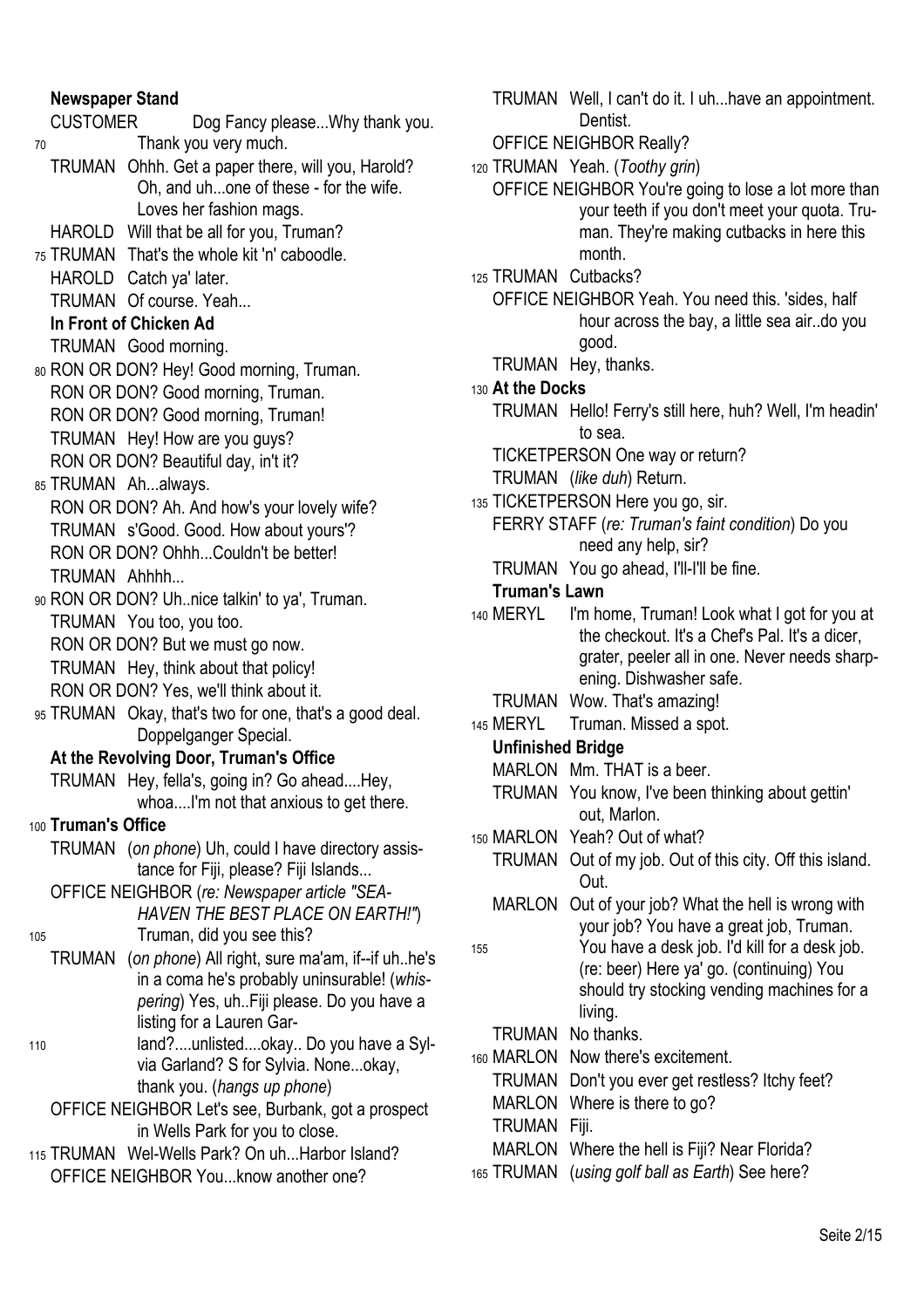|                 | MARLON Mmmhm<br>TRUMAN (finger on one point of ball) This is usand all<br>the way around here (finger slides around                                         | 215 MERYL              | You want to be an explorerThis'll pass. We<br>all think like this now and again. Let's get<br>you out of these wet clothes, huh? And into<br>bed.                                  |
|-----------------|-------------------------------------------------------------------------------------------------------------------------------------------------------------|------------------------|------------------------------------------------------------------------------------------------------------------------------------------------------------------------------------|
|                 | to opposite point) Fiji.<br>170 MARLON Mmmm (Oh)                                                                                                            | <b>Security Garage</b> |                                                                                                                                                                                    |
|                 | TRUMAN can't get any further away before you start<br>coming back You know, there are still is-<br>lands in Fiji where no human being has ever<br>set foot? |                        | 220 SECURITY GUARD You never see anything anyway.<br>They always uhturn the camera, andplay<br>music andyou know, the wind blows and<br>then the curtain moves. You don't see any- |
|                 | 175 MARLON hooSo, when're you gonna go?                                                                                                                     |                        | thing.                                                                                                                                                                             |
|                 | TRUMAN It's not that simple. It takes money. Planning.<br>Can't just. up and go.                                                                            | 225 Newspaper Stand    | TRUMAN Ooohhhhhand I'll pick one of these up while                                                                                                                                 |
|                 | MARLON Right.                                                                                                                                               |                        | I'm at it.                                                                                                                                                                         |
|                 | TRUMAN I'm gonna' do it. Don't worry about that. You                                                                                                        | <b>HAROLD</b>          | For the wife.                                                                                                                                                                      |
| 180             | know, bonus time's just around the corner.                                                                                                                  |                        | TRUMAN She's gotta' have 'em.                                                                                                                                                      |
|                 | MARLON Hmmm. Hey, you comin' for a drink?                                                                                                                   | 230 HAROLD<br>TRUMAN   | Anything else?<br>That's the whole ball o' wax.                                                                                                                                    |
|                 | TRUMAN No. Can't<br><b>Flashback to Ocean</b>                                                                                                               |                        | HAROLD See ya' later Truman.                                                                                                                                                       |
| <b>KIRK</b>     | I don't like the look of that weather, son. I                                                                                                               | On the Street          |                                                                                                                                                                                    |
| 185             | think we should head back.                                                                                                                                  |                        | TRUMAN Dad?Hey. What're you doing? Hey! Oh!                                                                                                                                        |
|                 | YOUNG TRUMAN Oh no, Dad.                                                                                                                                    | 235                    | Oof! Ah! Move out of the way! Stop them!                                                                                                                                           |
| <b>KIRK</b>     | Nowe should go back.                                                                                                                                        |                        | Oh! Oh. Oof. No no wait! Stop! Stop! Hey!                                                                                                                                          |
|                 | YOUNG TRUMAN Just a little further. Please.                                                                                                                 |                        | Open the doors! Open the! Somebody                                                                                                                                                 |
| <b>KIRK</b>     | Okay.                                                                                                                                                       |                        | stop the bus! Stop the bus! Somebody stop                                                                                                                                          |
|                 | 190 YOUNG TRUMAN Yeah.                                                                                                                                      |                        | it!                                                                                                                                                                                |
|                 | THUNDER (boom)                                                                                                                                              |                        | 240 Truman's Mother's House                                                                                                                                                        |
|                 | YOUNG TRUMAN Daddy!                                                                                                                                         |                        | MOTHER It doesn't sound insane at all, Truman. I see                                                                                                                               |
| <b>Beach</b>    |                                                                                                                                                             |                        | him ten times a week, in a hundred different<br>faces. You know I almost hugged a perfect                                                                                          |
|                 | TRUMAN Ugh. Ha ha ha ha ha! Ahhhhhhhh!                                                                                                                      |                        | stranger in the salon last Thursday.                                                                                                                                               |
| 195 Truman Home |                                                                                                                                                             |                        | 245 TRUMAN It was dad. I swear! Dressed like a homeless                                                                                                                            |
| <b>MERYL</b>    | You're soaked! Where have you been?                                                                                                                         |                        | man! And you know what else was strange?                                                                                                                                           |
|                 | TRUMAN I figured we could scrape together eight thou-<br>sand dollars--                                                                                     |                        | A business man and a woman with a little<br>dog came out of nowhere and forced him                                                                                                 |
| <b>MERYL</b>    | Every time you and Marlon get together                                                                                                                      |                        | onto a bus.                                                                                                                                                                        |
| 200             | something--<br>TRUMAN We could bum around the world for a year on<br>that.                                                                                  |                        | 250 MOTHER Well! It's about time they cleaned up the trash<br>downtown before we become just like the                                                                              |
| <b>MERYL</b>    | And then what, Truman? We'd be where we                                                                                                                     |                        | rest of the country.                                                                                                                                                               |
| 205             | were five years ago. You're talking like a<br>teenager.                                                                                                     | TRUMAN                 | They never found Dad's body. Maybe some-<br>how                                                                                                                                    |
| TRUMAN          | Maybe I feel like a teenager.                                                                                                                               | 255 MOTHER Oh no!      |                                                                                                                                                                                    |
| <b>MERYL</b>    | We have mortgage payments, Truman. We                                                                                                                       |                        | TRUMAN I'm telling you, if it wasn't him, it was his twin.<br>Did dad have a bother?                                                                                               |
|                 | have car payments. What? We're just going<br>to walk away from our financial obligations?                                                                   |                        | MOTHER Truman, you know perfectly well that your<br>father was an only child, just like you. No                                                                                    |
| 210 TRUMAN      | We need adventure                                                                                                                                           | 260                    | sweetie, you're just feeling bad because of                                                                                                                                        |
| <b>MERYL</b>    | I thought we were going to try for a baby. Isn't<br>that enough of an adventure?                                                                            |                        | what happened. You, sailing off into that<br>stormBut I never blamed you, Truman.                                                                                                  |
| TRUMAN          | That can wait. I need to get away. See some                                                                                                                 |                        | And I don't blame you now.                                                                                                                                                         |
|                 | of the world. Explore!                                                                                                                                      |                        |                                                                                                                                                                                    |

| MARLON Mmmhm                                           | 215 MERYL | You want to be an explorerThis'll pass. We   |
|--------------------------------------------------------|-----------|----------------------------------------------|
| TRUMAN (finger on one point of ball) This is usand all |           | all think like this now and again. Let's get |
| the way around here (finger slides around              |           | you out of these wet clothes, huh? And into  |
| to opposite point) Fiji.                               |           | bed.                                         |

#### **Security Garage**

TRUMAN Ooohhhhh...and I'll pick one of these up while

- HAROLD For the wife.
- TRUMAN She's gotta' have 'em.
- - TRUMAN That's the whole ball o' wax.
	- **HAROLD** See ya' later Truman.

#### **On the Street**

- TRUMAN Dad?........Hey. What're you doing? Hey! Oh!
- 235 Oof! Ah! Move out of the way! Stop them! Oh! Oh. Oof. No no wait! Stop! Stop! Hey! Open the doors! Open the...! Somebody stop the bus! Stop the bus! Somebody stop it!

### 240 Truman's Mother's House

- **MOTHER** It doesn't sound insane at all, Truman. I see him ten times a week, in a hundred different faces. You know I almost hugged a perfect stranger in the salon last Thursday.
- man! And you know what else was strange? A business man and a woman with a little dog came out of nowhere and forced him onto a bus.
- something--<br>250 MOTHER Well! It's about time they cleaned up the trash downtown before we become just like the rest of the country.
	- TRUMAN They never found Dad's body. Maybe somehow...
	- 255 MOTHER Oh no...!
	- TRUMAN I'm telling you, if it wasn't him, it was his twin.<br>Did dad have a bother?
	- 260 MOTHER Truman, you know perfectly well that your father was an only child, just like you. No sweetie, you're just feeling bad because of what happened. You, sailing off into that storm....But I never blamed you, Truman.

### **Truman's Basement**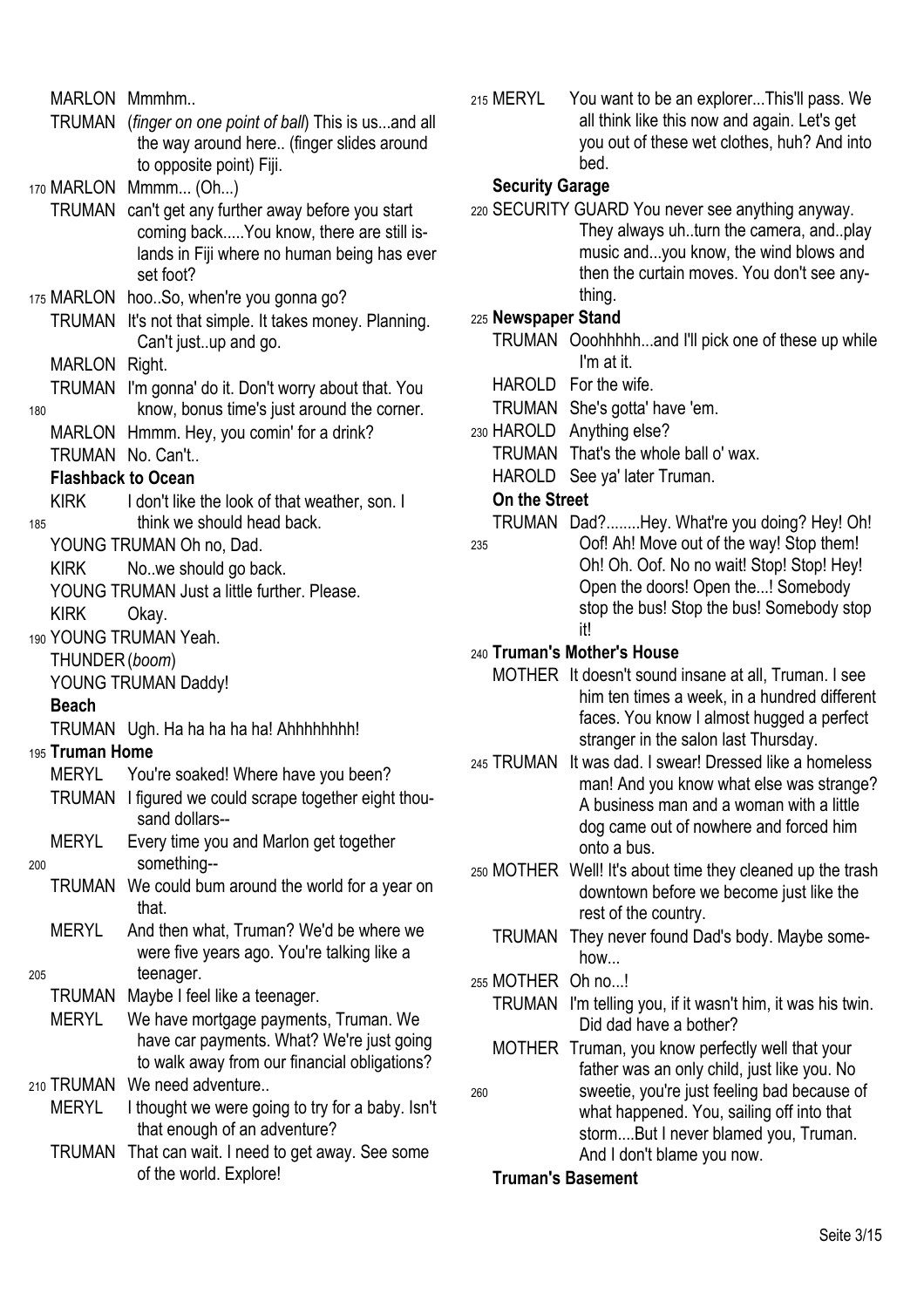|     | 265 MERYL            | What're you doing down here?                                                        |     | <b>MERYL</b>  | No?  Better person than I am. I'll see yo             |
|-----|----------------------|-------------------------------------------------------------------------------------|-----|---------------|-------------------------------------------------------|
|     |                      | TRUMAN Fixin' the mowerI saw my father today.                                       |     |               | later, kay? Bye.                                      |
|     | <b>MERYL</b>         | I know (in response to Truman's paranoid                                            |     | 315 TRUMAN    | Bye.                                                  |
|     |                      | look) Your mother called. You REALLY                                                |     |               | MARLON See ya' later, loser.                          |
|     |                      | shouldn't upset her like that.                                                      |     |               | TRUMAN Ow! Shhhh! *sigh * HiKonichiwa?                |
|     |                      | 270 TRUMAN Did you want--? What did you want?                                       |     | LAUREN        | What?                                                 |
|     | <b>MERYL</b>         | (super happy) I made macaroni!                                                      |     |               | TRUMAN You take Japanese.                             |
|     |                      | TRUMAN I'm not hungry.                                                              |     |               | 320 LAUREN Oh! Yes. Yes                               |
|     | <b>MERYL</b>         | You knowyou really oughta' throw out that                                           |     |               | TRUMAN Lauren, right?It's on your book.               |
|     |                      | mower. Get one of those new Elk Rotaries.                                           |     |               | LAUREN Lauren. Right. Right.                          |
|     | 275 The Truman Bar   |                                                                                     |     |               | TRUMAN Well, I'm Truman.                              |
|     |                      | WAITRESS (re: Truman holding red sweater) What's he                                 |     |               | LAUREN Yeah. I know. Look, Truman, I'm not allow      |
|     |                      | doing?                                                                              | 325 |               | to talk to you. You know.                             |
|     |                      | WAITRESS See, they got rid of her, but they couldn't                                |     |               | TRUMAN Yeah, well, I can understand, I'm a pretty     |
|     |                      | erase the memory.                                                                   |     |               | dangerous character.                                  |
|     |                      | 280 WAITRESS The memory of who?                                                     |     | <b>LAUREN</b> | I'm sorry. It's not like that.                        |
|     |                      | WAITRESS shh shh shh shh shh shh                                                    |     |               | TRUMAN A girl's gotta' be carefulIt's a boyfriend,    |
|     |                      | Flashback: In Front of Truman's College (Go Sea-                                    | 330 |               | right?                                                |
|     |                      | horses)                                                                             |     | LAUREN        | No, it's not like--                                   |
|     |                      | CHEERLEADERS (O.S.)<br>S! E! A! H! O! R! S! E! S!                                   |     |               | TRUMAN Of course not. Is it--was it Meryl, the girl I |
|     | 285 MERYL            | (stumbling into Truman) Ow! Ouch!                                                   |     |               | with? We're not--we don't--we're--we're--             |
|     | TRUMAN               | Oh! Ohhhh!                                                                          |     |               | we're just-- we're friends. It's how I look.          |
|     | <b>MERYL</b>         | Ouch!                                                                               | 335 |               | your type.                                            |
|     |                      | TRUMAN You okay?                                                                    |     | <b>LAUREN</b> | No. (that's not it)                                   |
|     | <b>MERYL</b>         | Excuse me! Hi!                                                                      |     |               | TRUMAN I like your pin. Was wondering that myself.    |
|     | 290 TRUMAN Hi!       |                                                                                     |     | LAUREN        | Mm.                                                   |
|     | <b>MERYL</b>         | OhI'm so sorry I fell on you.                                                       |     |               | TRUMAN Would you wanna maybe, possiblysomet           |
|     | <b>TRUMAN</b>        | It's okay.                                                                          | 340 |               | go out for some pizza or something? Fri-              |
|     | <b>MERYL</b>         | I'm just--I've just. been a klutz all day.                                          |     |               | day? Saturday? Sunday? Coming Tues-                   |
|     | <b>TRUMAN</b>        | It's all right.                                                                     |     |               | day? (re: Lauren's note "NOW") We ha                  |
|     | 295 MERYL            |                                                                                     |     |               | finals tomorrow                                       |
|     |                      | I think Isprained my ankle. I could be<br>sorryI'm so sorry for falling on you like |     |               | LAUREN Yeah, I know. If we don't go now, we won't     |
|     |                      | that.                                                                               | 345 |               | have the chance. Do you understand? So                |
|     | TRUMAN               | It's all right.                                                                     |     |               | what are you gonna do.                                |
|     | <b>MERYL</b>         |                                                                                     |     | <b>Beach</b>  |                                                       |
|     |                      | I--I'm Meryl.                                                                       |     |               | TRUMAN Woohoo! Please keep your hands inside th       |
|     |                      | 300 TRUMAN Hi. It's Truman.                                                         |     |               | caaaaaaaaaaaaaar!This is my favorite                  |
|     | <b>MERYL</b>         | Hey, nice to meet you                                                               | 350 |               | pizza place. Tony! I wanna large, extra               |
|     | <b>College Dance</b> |                                                                                     |     |               | plankton.                                             |
|     |                      | Twentieth Century Boy plays here.                                                   |     | LAUREN        | We have so little time. They're going to be           |
|     | Library              |                                                                                     |     |               | here any minute.                                      |
|     | 305 MERYL            | Let's go.                                                                           |     |               | TRUMAN Who are they?                                  |
|     | TRUMAN               | Shh.                                                                                |     | 355 LAUREN    | They don't want me talking to you.                    |
|     | <b>MERYL</b>         | You can study later. C'mon.                                                         |     | TRUMAN        | Then don't talk.                                      |
|     |                      | TRUMAN No. I gotta' commit this to memory.                                          |     | They kiss.    |                                                       |
|     |                      | MARLON C'mon, Truman. Let's go for a brewski.                                       |     | <b>LAUREN</b> | Truman.                                               |
| 310 |                      | C'mon. C'mon.                                                                       |     |               | TRUMAN What do they want?                             |
|     |                      | TRUMAN You're going to hafta' copy off me so be care-                               |     | 360 LAUREN    | Listen to me. Everyone knows about-- eve              |
|     |                      | ful.                                                                                |     |               | one knows everything you do. 'Cause                   |

| MERYL                | What're you doing down here?                                              | <b>MERYL</b>  | No?  Better person than I am. I'll see you                         |
|----------------------|---------------------------------------------------------------------------|---------------|--------------------------------------------------------------------|
| TRUMAN               | Fixin' the mowerI saw my father today.                                    |               | later, kay? Bye.                                                   |
| MERYL                | I know (in response to Truman's paranoid                                  | 315 TRUMAN    | Bye.                                                               |
|                      | look) Your mother called. You REALLY                                      |               | MARLON See ya' later, loser.                                       |
|                      | shouldn't upset her like that.                                            | TRUMAN        | Ow! Shhhh! *sigh* HiKonichiwa?                                     |
| TRUMAN               | Did you want--? What did you want?                                        | <b>LAUREN</b> | What?                                                              |
| MERYL                | (super happy) I made macaroni!                                            |               | TRUMAN You take Japanese.                                          |
| TRUMAN               | I'm not hungry.                                                           | 320 LAUREN    | Oh! Yes. Yes                                                       |
| MERYL                | You knowyou really oughta' throw out that                                 |               | TRUMAN Lauren, right?It's on your book.                            |
|                      | mower. Get one of those new Elk Rotaries.                                 | LAUREN        | Lauren. Right. Right.                                              |
| The Truman Bar       |                                                                           |               | TRUMAN Well, I'm Truman.                                           |
|                      | WAITRESS (re: Truman holding red sweater) What's he                       |               | LAUREN Yeah. I know. Look, Truman, I'm not allowed                 |
|                      | doing?                                                                    | 325           | to talk to you. You know.                                          |
|                      | WAITRESS See, they got rid of her, but they couldn't<br>erase the memory. | TRUMAN        | Yeah, well, I can understand, I'm a pretty<br>dangerous character. |
|                      | WAITRESS The memory of who?                                               | LAUREN        | I'm sorry. It's not like that.                                     |
|                      | WAITRESS shh shh shh shh shh shh                                          |               | TRUMAN A girl's gotta' be carefulIt's a boyfriend,                 |
|                      | Flashback: In Front of Truman's College (Go Sea-                          | 330           | right?                                                             |
|                      | horses)                                                                   | LAUREN        | No, it's not like--                                                |
|                      | CHEERLEADERS (O.S.)<br>S! E! A! H! O! R! S! E! S!                         |               | TRUMAN Of course not. Is it--was it Meryl, the girl I was          |
| MERYL                | (stumbling into Truman) Ow! Ouch!                                         |               | with? We're not--we don't--we're--we're--                          |
| TRUMAN               | Oh! Ohhhh!                                                                |               | we're just-- we're friends. It's how I look. Not                   |
| MERYL                | Ouch!                                                                     | 335           | your type.                                                         |
| TRUMAN               | You okay?                                                                 | <b>LAUREN</b> | No. (that's not it)                                                |
| MERYL                | Excuse me! Hi!                                                            | <b>TRUMAN</b> | I like your pin. Was wondering that myself.                        |
| TRUMAN               | Hi!                                                                       | <b>LAUREN</b> | Mm.                                                                |
| MERYL                | OhI'm so sorry I fell on you.                                             | TRUMAN        | Would you wanna maybe, possibly. sometime                          |
| TRUMAN               | It's okay.                                                                | 340           | go out for some pizza or something? Fri-                           |
| MERYL                | I'm just--I've justbeen a klutz all day.                                  |               | day? Saturday? Sunday? Coming Tues-                                |
| <b>TRUMAN</b>        | It's all right.                                                           |               | day? (re: Lauren's note "NOW") We have                             |
| <b>MERYL</b>         | I think Isprained my ankle. I could be                                    |               | finals tomorrow.                                                   |
|                      | sorryI'm so sorry for falling on you like                                 | <b>LAUREN</b> | Yeah, I know. If we don't go now, we won't                         |
|                      | that.                                                                     | 345           | have the chance. Do you understand? So                             |
| TRUMAN               | It's all right.                                                           |               | what are you gonna do.                                             |
| MERYL                | I--I'm Meryl.                                                             | <b>Beach</b>  |                                                                    |
| TRUMAN               | Hi. It's Truman.                                                          | TRUMAN        | Woohoo! Please keep your hands inside the                          |
| <b>MERYL</b>         | Hey, nice to meet you                                                     |               | caaaaaaaaaaaaaaar!This is my favorite                              |
| <b>College Dance</b> |                                                                           | 350           | pizza place. Tony! I wanna large, extra<br>plankton.               |
|                      | Twentieth Century Boy plays here.                                         | LAUREN        | We have so little time. They're going to be                        |
| Library              |                                                                           |               | here any minute.                                                   |
| MERYL                | Let's go.                                                                 | TRUMAN        | Who are they?                                                      |
| TRUMAN               | Shh.                                                                      | 355 LAUREN    | They don't want me talking to you.                                 |
| MERYL                | You can study later. C'mon.                                               | <b>TRUMAN</b> | Then don't talk.                                                   |
| TRUMAN               | No. I gotta' commit this to memory.                                       | They kiss.    |                                                                    |
| MARLON               | C'mon, Truman. Let's go for a brewski.                                    | <b>LAUREN</b> | Truman.                                                            |
|                      | C'mon. C'mon.                                                             |               | TRUMAN What do they want?                                          |
|                      | TRUMAN You're going to hafta' copy off me so be care-                     | 360 LAUREN    | Listen to me. Everyone knows about-- every-                        |
|                      | ful.                                                                      |               | one knows everything you do. 'Cause                                |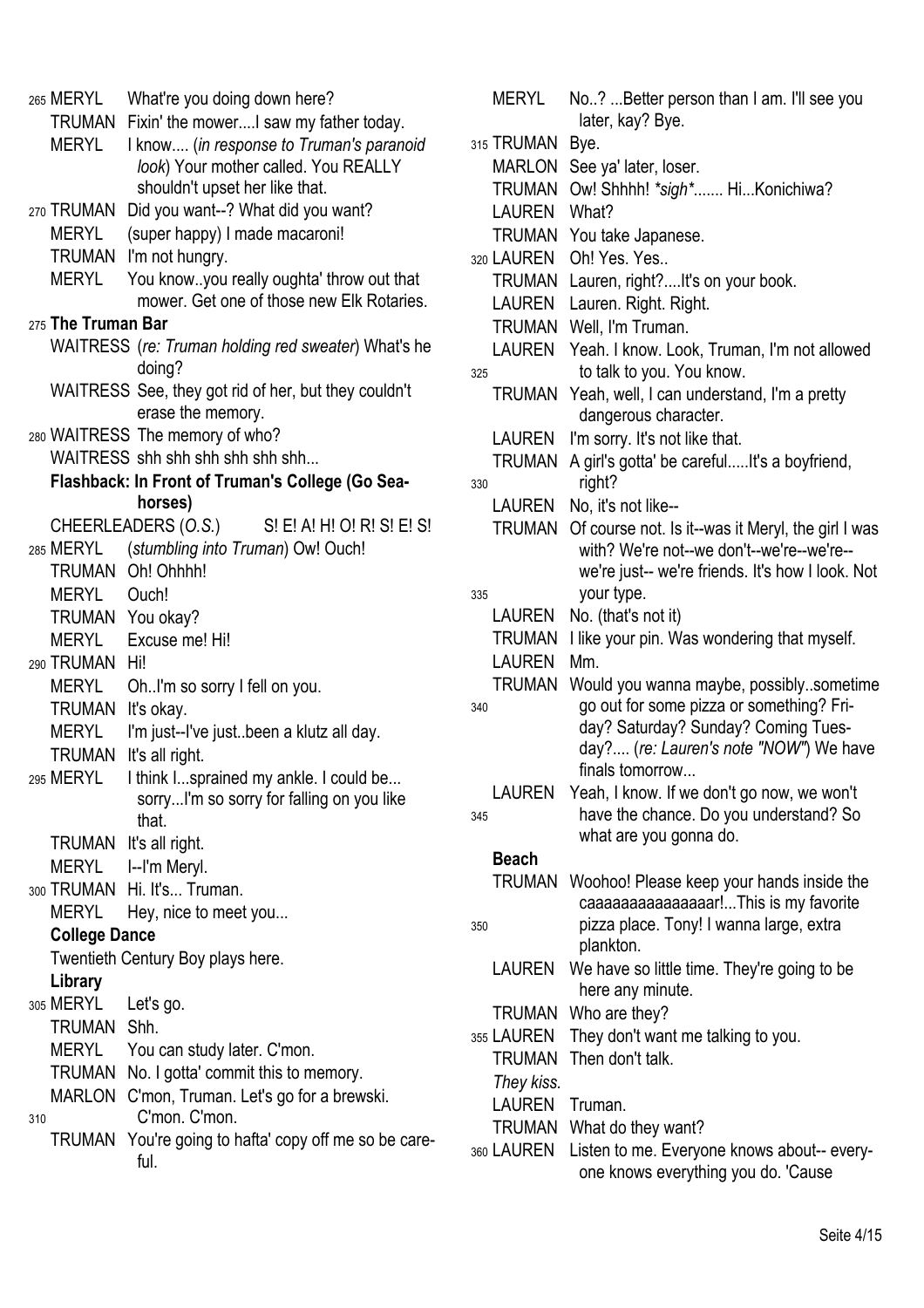they're pretending, Truman. Do you--Do you **Truman's Basement**  understand? Everybody's pretending. TRUMAN ? TRUMAN \_\_?\_\_. **Truman's Car**  LAUREN No no no, ah, my name's not Lauren. No no. 365 My name's Sylvia. 370 TRUMAN Hey, wait a minute. Who are you? 375 LAUREN He's lying! Truman, please! Don't listen to 380 LAUREN An--and the sky and the sea, everything. It's a<br>set. It's a show.<br>Oughl Hub sorry about that folks I quess in 385 TRUMAN I really would like to know what's going on! 390 LAUREN Don't do it! Don't Truman! **Omnicom Building**  395 400 LAUREN'S FATHER Fiji. We're moving to Fiji. **Mini-market**  405 410 WAITRESS Can I borrow that? **interpret and the strange of strange things have been happening.** 415 TRUMAN Sylvia? LAUREN Yeah. LAUREN'S FATHER Lauren, sweetheart. Out again? LAUREN'S FATHER I'm her father! LAUREN What? I've never even seen you before today. LAUREN'S FATHER C'mon, sweetie. Please, honey. him! Everything I've told you is the truth! LAUREN'S FATHER Please... LAUREN This..it--it's fake. It's all for you. TRUMAN I don't understand. LAUREN'S FATHER Please. It'll be all right. LAUREN Please don't listen! He's going to lie to you! Everyone's arguing at once. LAUREN'S FATHER Schizophrenia. It's episodes. TRUMAN It's what? (?) LAUREN Please! No! LAUREN'S FATHER You forget it, forget everything. LAUREN'S FATHER Don't worry. Don't worry! You're no LAUREN Truman! LAUREN'S FATHER She brings all her boyfriends down LAUREN What's he saving? Truman, he's lying! Get LAUREN'S FATHER Don't worry. We're going to Fiji. TRUMAN See you in school! TRUMAN Fiji?..... (re: Sylvia's sweater) Sylvia! Hey! **Truman Bar MARLON Truman?** What're you doing here? WAITRESS Well, why didn't he just follow her to Fiji? WAITRESS His mother got sick. Really sick. He couldn't MARLON It's a bad time, okay? I'm way behind on--WAITRESS I can't believe he married Meryl on the re-BARTENDER Excuse me....It's sad, we've already got this on the greatest hits tape.

| TRUMAN Sylvia?<br>LAUREN Yeah.<br>LAUREN'S FATHER Lauren, sweetheart. Out again?<br>TRUMAN Hey, wait a minute. Who are you?<br>LAUREN'S FATHER I'm her father!<br>LAUREN What? I've never even seen you before to-<br>day.<br>LAUREN'S FATHER C'mon, sweetie. Please, honey.<br>LAUREN He's lying! Truman, please! Don't listen to<br>him! Everything I've told you is the truth!<br>LAUREN'S FATHER Please | in radio land. remembera good drivergo<br>go go go go go go driver good driver really<br>good good good good good driver good<br>driver goo driver goo goo goo<br>(TRUMAN plays with knob) Wait for the cue<br>420<br>__? wait for the cue. Standby one. Stand<br>by to watch him. Stand by (static) He's<br>heading west on Stewart. Stand by all ex-<br>tras. Lynn, he'll be on you in about 90 sec-<br>onds, props make sure the copies out.<br>425<br>Okay, he's making his turn onto Lancaster |
|-------------------------------------------------------------------------------------------------------------------------------------------------------------------------------------------------------------------------------------------------------------------------------------------------------------------------------------------------------------------------------------------------------------|-----------------------------------------------------------------------------------------------------------------------------------------------------------------------------------------------------------------------------------------------------------------------------------------------------------------------------------------------------------------------------------------------------------------------------------------------------------------------------------------------------|
| LAUREN Thisit--it's fake. It's all for you.<br>TRUMAN I don't understand.<br>LAUREN An--and the sky and the sea, everything. It's a                                                                                                                                                                                                                                                                         | Square (screams) Oh my God! He knew<br>we were following, something's wrong, uh,<br>change frequencies!<br>(Feed back, everyone on the street reacts)<br>430                                                                                                                                                                                                                                                                                                                                        |
| set. It's a show.<br>LAUREN'S FATHER Please. It'll be all right.<br>LAUREN Please don't listen! He's going to lie to you!<br>Everyone's arguing at once.                                                                                                                                                                                                                                                    | Ouch! Huh, sorry about that, folks, I guess we<br>picked up a police frequency or something.<br>It sometimes happens and it can drive you<br>crazy. Okay, it's classical climb, back on the                                                                                                                                                                                                                                                                                                         |
| TRUMAN I really would like to know what's going on!<br>LAUREN'S FATHER Schizophrenia. It's episodes.<br>TRUMAN It's what? (?)<br>LAUREN Please! No!<br>LAUREN'S FATHER You forget it, forget everything.                                                                                                                                                                                                    | air, and we've still got some great music up<br>435<br>ahead. But hey! Don't forget to buckle up.<br>Remember safety. A good driver is a safe<br>driver. A safe driver is what? Yes! Haha!<br>*click*                                                                                                                                                                                                                                                                                               |
| LAUREN Don't do it! Don't Truman!                                                                                                                                                                                                                                                                                                                                                                           | 440 Omnicom Building                                                                                                                                                                                                                                                                                                                                                                                                                                                                                |
| LAUREN'S FATHER Don't worry. Don't worry! You're not                                                                                                                                                                                                                                                                                                                                                        | SECURITY GUARD Uh, do you need help?                                                                                                                                                                                                                                                                                                                                                                                                                                                                |
| the first. You're not the first.<br>LAUREN Truman!                                                                                                                                                                                                                                                                                                                                                          | TRUMAN Uh, yeah, um, I have an appointment at<br>uhHuh?What's that stuff he's? Just tell                                                                                                                                                                                                                                                                                                                                                                                                            |
| LAUREN'S FATHER She brings all her boyfriends down                                                                                                                                                                                                                                                                                                                                                          | me what's                                                                                                                                                                                                                                                                                                                                                                                                                                                                                           |
| here.                                                                                                                                                                                                                                                                                                                                                                                                       | 445 SECURITY GUARD It's nothing. We're remodeling.                                                                                                                                                                                                                                                                                                                                                                                                                                                  |
| What's he saying? Truman, he's lying! Get<br>LAUREN                                                                                                                                                                                                                                                                                                                                                         | TRUMAN Those people                                                                                                                                                                                                                                                                                                                                                                                                                                                                                 |
| out of here. Come and find me.                                                                                                                                                                                                                                                                                                                                                                              | SECURITY GUARD It's none of your business, sir.                                                                                                                                                                                                                                                                                                                                                                                                                                                     |
| LAUREN'S FATHER Don't worry. We're going to Fiji.                                                                                                                                                                                                                                                                                                                                                           | TRUMAN If you don't tell me what's happening I'll report                                                                                                                                                                                                                                                                                                                                                                                                                                            |
| TRUMAN See you in school!                                                                                                                                                                                                                                                                                                                                                                                   | you!                                                                                                                                                                                                                                                                                                                                                                                                                                                                                                |
| LAUREN'S FATHER Fiji. We're moving to Fiji.                                                                                                                                                                                                                                                                                                                                                                 | 450 Mini-market                                                                                                                                                                                                                                                                                                                                                                                                                                                                                     |
| TRUMAN Fiji? (re: Sylvia's sweater) Sylvia! Hey!                                                                                                                                                                                                                                                                                                                                                            | <b>TRUMAN Marlon!</b>                                                                                                                                                                                                                                                                                                                                                                                                                                                                               |
| Truman Bar                                                                                                                                                                                                                                                                                                                                                                                                  | MARLON Truman? What're you doing here?                                                                                                                                                                                                                                                                                                                                                                                                                                                              |
| WAITRESS Well, why didn't he just follow her to Fiji?                                                                                                                                                                                                                                                                                                                                                       | TRUMAN I gotta' talk to you.                                                                                                                                                                                                                                                                                                                                                                                                                                                                        |
| WAITRESS His mother got sick. Really sick. He couldn't                                                                                                                                                                                                                                                                                                                                                      | MARLON It's a bad time, okay? I'm way behind on--                                                                                                                                                                                                                                                                                                                                                                                                                                                   |
| leave her. He's kind. Maybe he's too kind.                                                                                                                                                                                                                                                                                                                                                                  | 455 TRUMAN I'm on to something, Marlon. Something big.                                                                                                                                                                                                                                                                                                                                                                                                                                              |
| WAITRESS I can't believe he married Meryl on the re-                                                                                                                                                                                                                                                                                                                                                        | MARLON You okay? You look like shit.                                                                                                                                                                                                                                                                                                                                                                                                                                                                |
| bound.                                                                                                                                                                                                                                                                                                                                                                                                      | TRUMAN I've gotten mixed up in something.                                                                                                                                                                                                                                                                                                                                                                                                                                                           |
| BARTENDER Excuse meIt's sad, we've already got                                                                                                                                                                                                                                                                                                                                                              | MARLON Mixed up in what?                                                                                                                                                                                                                                                                                                                                                                                                                                                                            |
| this on the greatest hits tape.                                                                                                                                                                                                                                                                                                                                                                             | TRUMAN There's no point in trying to explain it, but a                                                                                                                                                                                                                                                                                                                                                                                                                                              |
| WAITRESS Can I borrow that?                                                                                                                                                                                                                                                                                                                                                                                 | lot of strange things have been happening.<br>460                                                                                                                                                                                                                                                                                                                                                                                                                                                   |
|                                                                                                                                                                                                                                                                                                                                                                                                             | Seite 5/15                                                                                                                                                                                                                                                                                                                                                                                                                                                                                          |

RADIO And it's another beautiful day in paradise,

folks, but don't forget to buckle up out there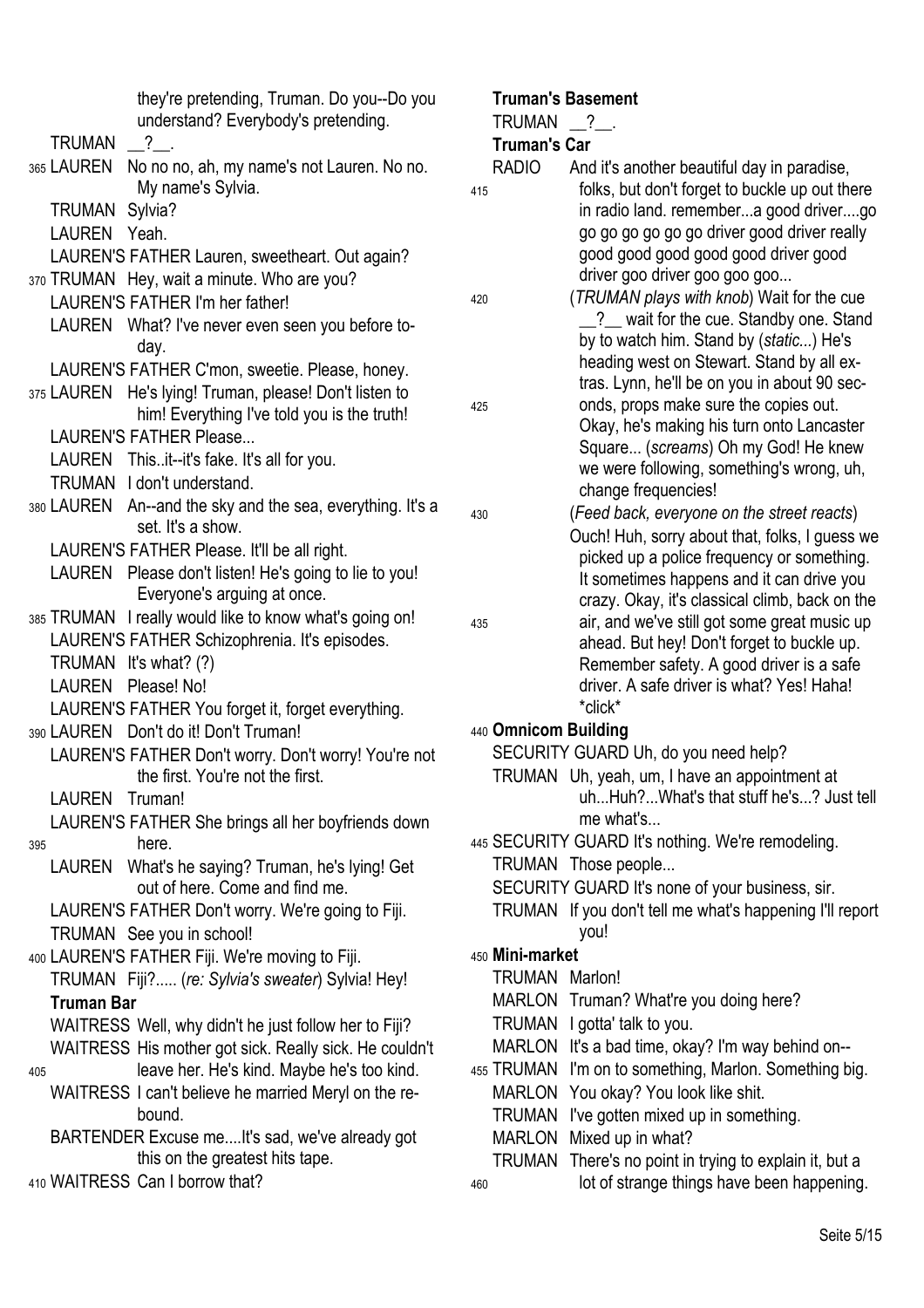|                        | Like, like at your company. There were                                                           |     | 510 TRUMAN Hmm? |                                                                                           |
|------------------------|--------------------------------------------------------------------------------------------------|-----|-----------------|-------------------------------------------------------------------------------------------|
|                        | people getting on the elevator, there was                                                        |     |                 | MARLON That's the Big Guy. What a paintbrush he's                                         |
|                        | no--there was no backing on it.                                                                  |     |                 | got.                                                                                      |
| MARLON Heh.            |                                                                                                  |     |                 | TRUMAN Just between you and me, Marlon--I'm going                                         |
|                        | 465 TRUMAN I looked out, there was people there. And the-                                        |     |                 | away for awhile.                                                                          |
|                        | - on the radio, on the way to work, it started<br>to, like, follow me around! Kept talking about |     |                 | 515 MARLON You are? Really.                                                               |
|                        | everything that I'm doing! You know what I                                                       |     | TRUMAN Yeah.    |                                                                                           |
|                        | mean?                                                                                            |     |                 | <b>Truman's Living Room</b>                                                               |
|                        | 470 MARLON Now, Truman, if this is one of your fantasies,                                        |     |                 | MOTHER (re: photo album) *sigh* Little an-                                                |
|                        | I've got no time to--                                                                            |     |                 | gelOhhhmy little clown. 'N carrot top,<br>remember this? Awww                             |
|                        | TRUMAN I think this is about my dad.                                                             | 520 |                 |                                                                                           |
|                        | MARLON Your dad?                                                                                 |     |                 | TRUMAN We should be getting you home, mother.                                             |
|                        | TRUMAN I think he's alive. Yeah. I'll tell you about it                                          |     |                 | MOTHER Oh, hold on a minute, here's us at Mount<br>Rushmore. Remember, Truman, when dad   |
| 475                    | later. I think I'm being followed.                                                               |     |                 | was still with us? It was quite a drive. You                                              |
| MARLON By who?         |                                                                                                  | 525 |                 | slept all the way there!                                                                  |
|                        | TRUMAN It's hard to tell. They look just like regular                                            |     | TRUMAN          | (re:Mount Rushmore) It's so small.                                                        |
|                        | people.                                                                                          |     |                 | MOTHER Things always do dear, when you look back                                          |
|                        | MARLON How about those two?                                                                      |     |                 | on them                                                                                   |
| 480 TRUMAN I dunno.    |                                                                                                  |     | <b>MERYL</b>    | Look, Truman. The happiest day of our lives.                                              |
|                        | MARLON mm-hmm                                                                                    |     | 530 TRUMAN      | Mmmm                                                                                      |
|                        | TRUMAN Watch, it's those unpredictable actions (or                                               |     | <b>MERYL</b>    | Look! Jean, Joey, Joanne                                                                  |
|                        | they can't follow unpredictable actions)                                                         |     |                 | MOTHER Doesn't she look beautiful, Truman? Well,                                          |
|                        | Truman claps twice.                                                                              |     |                 | she still does! And there's lots of pages left                                            |
|                        | 485 TRUMAN Anything happen?                                                                      |     |                 | over for baby photos. I would like to hold a                                              |
| MARLON No.             |                                                                                                  | 535 |                 | grandchild in my arms before I go. And you                                                |
|                        | TRUMAN Mm-hmm. We gotta' get out of here. You                                                    |     |                 | know I really should be getting Truman to--                                               |
|                        | ready to go?                                                                                     |     | <b>MERYL</b>    | No no no no no, you stay, relax, enjoy your-                                              |
|                        | MARLON No, I just can't--I told you I can't.                                                     |     |                 | self. Your favorite show will be coming on.                                               |
|                        | 490 TRUMAN (makes a disgusted noise)                                                             |     | <b>TRUMAN</b>   | You sure?                                                                                 |
|                        | MARLON You're going to get both our asses fired, you                                             |     | 540 MERYL       | Besides, we have something to discuss                                                     |
|                        | know that.                                                                                       |     |                 | MOTHER A certain person's birthday                                                        |
|                        | TRUMAN Okay, then! Let's do it!                                                                  |     | <b>TRUMAN</b>   | OohhhI see.                                                                               |
| MARLON What?           |                                                                                                  |     | T.V.            | And there'll be another episode of I Love Lucy                                            |
|                        | 495 TRUMAN Whatever you say! I'm game!                                                           |     |                 | same time tomorrow, but right now, it's time                                              |
|                        | MARLON What? What're you talking about?                                                          | 545 |                 | for Film Classics. Tonight we present the                                                 |
|                        | TRUMAN Yessirree! Birthday comes but once a year!                                                |     |                 | endearing, much-oved classic, "Show me                                                    |
|                        | Hah hah                                                                                          |     |                 | the Way to go Home." A hymn of praise to                                                  |
| <b>Beach at Sunset</b> |                                                                                                  |     |                 | small town life where we learn that you don't                                             |
|                        | 500 TRUMAN Maybe I'm being set up for something. You                                             |     |                 | have to leave home to discover what the                                                   |
|                        | ever think about that, Marlon? That your                                                         | 550 |                 | world's all about. And that no one's poor                                                 |
|                        | whole life has been building towards some-                                                       |     |                 | who has friends. Full of laughter and love,                                               |
|                        | thing?                                                                                           |     |                 | pain and sadness, but ultimately redemp-<br>tion. We share the trials and tribulations of |
|                        | MARLON Nnnnn-no.                                                                                 |     |                 | the Abbot family. Note the touching per-                                                  |
|                        | 505 TRUMAN When you would haul chickens in the sum-                                              | 555 |                 | formance of Ronald Griereed (?) as Uncle                                                  |
|                        | mer for Kaiser, what was the furthest you                                                        |     |                 | Buddy. And that scene with the bowl of                                                    |
|                        | ever got off the island?                                                                         |     |                 | cherries is going to have you splitting your                                              |
|                        | MARLON We went all over. Never found a place like                                                |     |                 | sides with laughter all over again. And                                                   |
|                        | this, though. Look at that sunset, Truman.                                                       |     |                 | there'll he tears too when David and Jonni                                                |

| Like, like at your company. There were                                       |     | 510 TRUMAN Hmm? |                                                                                            |
|------------------------------------------------------------------------------|-----|-----------------|--------------------------------------------------------------------------------------------|
| people getting on the elevator, there was<br>no--there was no backing on it. |     |                 | MARLON That's the Big Guy. What a paintbrush he's<br>got.                                  |
| eh.<br>looked out, there was people there. And the-                          |     |                 | TRUMAN Just between you and me, Marlon--I'm going<br>away for awhile.                      |
| - on the radio, on the way to work, it started                               |     |                 | 515 MARLON You are? Really.                                                                |
| to, like, follow me around! Kept talking about                               |     | TRUMAN Yeah.    |                                                                                            |
| everything that I'm doing! You know what I                                   |     |                 | <b>Truman's Living Room</b>                                                                |
| mean?                                                                        |     |                 | MOTHER (re: photo album) *sigh* Little an-                                                 |
| ow, Truman, if this is one of your fantasies,                                |     |                 | gelOhhhmy little clown. 'N carrot top,                                                     |
| I've got no time to--                                                        | 520 |                 | remember this? Awww                                                                        |
| think this is about my dad.                                                  |     |                 | TRUMAN We should be getting you home, mother.                                              |
| our dad?                                                                     |     |                 | MOTHER Oh, hold on a minute, here's us at Mount                                            |
| think he's alive. Yeah. I'll tell you about it                               |     |                 | Rushmore. Remember, Truman, when dad                                                       |
| later. I think I'm being followed.                                           |     |                 | was still with us? It was quite a drive. You                                               |
| y who?                                                                       | 525 |                 | slept all the way there!                                                                   |
| 's hard to tell. They look just like regular                                 |     |                 | TRUMAN (re:Mount Rushmore) It's so small.                                                  |
| people.                                                                      |     |                 | MOTHER Things always do dear, when you look back                                           |
| ow about those two?                                                          |     |                 | on them                                                                                    |
| dunno.                                                                       |     | <b>MERYL</b>    | Look, Truman. The happiest day of our lives.                                               |
| ım-hmm                                                                       |     | 530 TRUMAN      | Mmmm                                                                                       |
| /atch, it's those unpredictable actions (or                                  |     | <b>MERYL</b>    | Look! Jean, Joey, Joanne                                                                   |
| they can't follow unpredictable actions)<br>Truman claps twice.              |     |                 | MOTHER Doesn't she look beautiful, Truman? Well,                                           |
| nything happen?                                                              |     |                 | she still does! And there's lots of pages left                                             |
| 0.                                                                           | 535 |                 | over for baby photos. I would like to hold a<br>grandchild in my arms before I go. And you |
| Im-hmm. We gotta' get out of here. You                                       |     |                 | know I really should be getting Truman to--                                                |
| ready to go?                                                                 |     | <b>MERYL</b>    | No no no no no, you stay, relax, enjoy your-                                               |
| o, I just can't--I told you I can't.                                         |     |                 | self. Your favorite show will be coming on.                                                |
| nakes a disgusted noise)                                                     |     | <b>TRUMAN</b>   | You sure?                                                                                  |
| ou're going to get both our asses fired, you                                 |     | 540 MERYL       | Besides, we have something to discuss                                                      |
| know that.                                                                   |     |                 | MOTHER A certain person's birthday                                                         |
| kay, then! Let's do it!                                                      |     | TRUMAN          | OohhhI see.                                                                                |
| /hat?                                                                        |     | T.V.            | And there'll be another episode of I Love Lucy                                             |
| /hatever you say! I'm game!                                                  |     |                 | same time tomorrow, but right now, it's time                                               |
| hat? What're you talking about?                                              | 545 |                 | for Film Classics. Tonight we present the                                                  |
| essirree! Birthday comes but once a year!                                    |     |                 | endearing, much-oved classic, "Show me                                                     |
| Hah hah                                                                      |     |                 | the Way to go Home." A hymn of praise to                                                   |
| nset                                                                         |     |                 | small town life where we learn that you don't                                              |
| laybe I'm being set up for something. You                                    |     |                 | have to leave home to discover what the                                                    |
| ever think about that, Marlon? That your                                     | 550 |                 | world's all about. And that no one's poor                                                  |
| whole life has been building towards some-                                   |     |                 | who has friends. Full of laughter and love,                                                |
| thing?                                                                       |     |                 | pain and sadness, but ultimately redemp-<br>tion. We share the trials and tribulations of  |
| nnnn-no.                                                                     |     |                 | the Abbot family. Note the touching per-                                                   |
| hen you would haul chickens in the sum-                                      | 555 |                 | formance of Ronald Griereed (?) as Uncle                                                   |
| mer for Kaiser, what was the furthest you                                    |     |                 | Buddy. And that scene with the bowl of                                                     |
| ever got off the island?                                                     |     |                 | cherries is going to have you splitting your                                               |
| /e went all over. Never found a place like                                   |     |                 | sides with laughter all over again. And                                                    |

there'll be tears, too, when David and Jenni-

Seite 6/15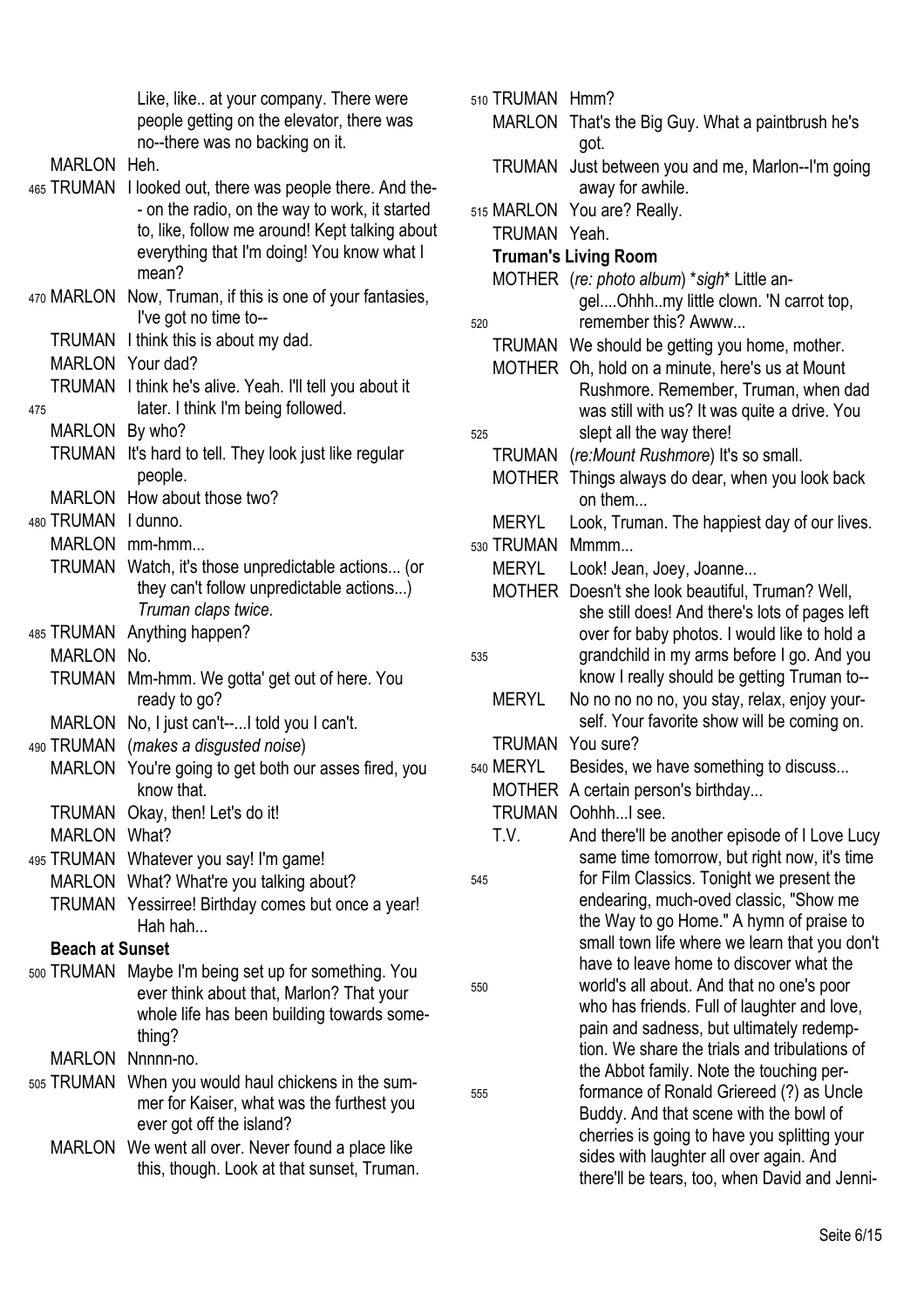| 560                           | fer are reunited. But enough from me, let's                                               | 610 DOCTOR I'll just let someone else clean up here.            |
|-------------------------------|-------------------------------------------------------------------------------------------|-----------------------------------------------------------------|
|                               | join the Abbots in __?__ Village.                                                         | <b>Travel Agent's Office</b>                                    |
|                               | At this point, Truman notices Meryl crossing                                              | <b>AGENT</b><br>I'm sorry to keep you.                          |
|                               | her fingers in one of their wedding pho-                                                  | TRUMAN<br>That's okay.                                          |
|                               | tosHappiest Day?                                                                          | <b>AGENT</b><br>How can I help?                                 |
|                               | 565 Truman's Home                                                                         | 615 TRUMAN I would like to book a flight to Fiji.               |
| <b>MERYL</b>                  | Thank you, sweetie.                                                                       | <b>AGENT</b><br>When would you like to leave?                   |
| <b>TRUMAN</b>                 | I need to talk to you.                                                                    | TRUMAN<br>Today.                                                |
| <b>MERYL</b><br><b>TRUMAN</b> | I'd love to, but, I'm really late.<br>What's your rush?                                   | <b>AGENT</b><br>I'm sorry. I don't have anything for at least a |
| 570 MERYL                     | Surgery. There was that--that elevator disas-                                             | month.<br>620 TRUMAN A month?!                                  |
|                               | ter downtown. It was on the news, last night.                                             | <b>AGENT</b>                                                    |
|                               | This-- this cable just snapped. This elevator                                             | It's the busy season. You want to book the<br>flight?           |
|                               | ju--it just plummeted down ten flights with                                               | TRUMAN Itdoesn't matter. I'llmake other arrange-                |
|                               | nonunion workers. Just monstrous. You                                                     | ments. Okay.                                                    |
| 575                           | know, that. that building it's right next door                                            | 625 Bus Station                                                 |
|                               | to where you work. Can you imagine if you                                                 | ENGINEER Last call for Chicagoooo! All abooooard!               |
|                               | had been in there? It's not even worth think-                                             | TRUMAN Thank you. Windy city, here we come!                     |
|                               | ing about. Anyway, I have an amputation on                                                | On the Bus                                                      |
|                               | one of the young women who wasin that                                                     | TRUMAN Hi, how you doin'?hellosisters                           |
| 580                           | elevator She's very young. It's verysad.                                                  | 630 LITTLE GIRL<br>Mom, isn't that?                             |
| <b>TRUMAN</b>                 | Anyway, um. wish me luck.<br>(slyly) I'll cross my fingers for you.                       | <b>GIRL'S MOTHER Shh</b>                                        |
| <b>Hospital</b>               |                                                                                           | <b>LITTLE GIRL</b><br>$$ Truman $$ ?                            |
|                               | RECEPTIONIST Ah, excuse me! Excuse me. May                                                | GIRL'S MOTHER face the front.                                   |
| 585                           | uhMay I help you?                                                                         | ENGINEER Everybody off. We've got a problem.                    |
|                               | TRUMAN Well, uhyes. I'm looking formy wife. Nurse                                         | 635 BUS DRIVER (too sincerely) 'm sorry, son.                   |
|                               | Burbank. It's very important.                                                             | <b>Truman Bar</b>                                               |
|                               | RECEPTIONIST You know what, I'm afraid that that's                                        | BARTENDER Well, his father was from Chicago, wasn't             |
|                               | um that's not possible. She's in pre-op.                                                  | he?                                                             |
|                               | 590 TRUMAN Okay, fine. Can you pass along a message?                                      | WAITRESS No no no no no no. His dentist was from                |
|                               | RECEPTIONIST I'll try. (giggles nervously)                                                | Pensacola. His father was from Des Moines<br>640                |
|                               | TRUMAN Can you tell her: I had to go to Fiji, and that I'll<br>call her when I get there. | BARTENDER But, how come he wants to go to Chi-<br>cago?         |
|                               | RECEPTIONIST When youwhen you get to Fiji?                                                | WAITRESS He's not going to Chicago. He's not going              |
|                               | 595 TRUMAN You got it.                                                                    | anywhere. He has to have it out with Meryl.                     |
|                               | RECEPTIONIST Okayum!'ll tell her.                                                         | 645 Truman's Car                                                |
|                               | TRUMAN Thank you so much (re: man in the way                                              | <b>MERYL</b><br>Truman? Honey, are you okay?                    |
|                               | with a large cart) Oh! Sorry! Here, let me                                                | TRUMAN<br>Yeah.                                                 |
|                               | help you with that.                                                                       | <b>MERYL</b><br>Truman. (starts to say something)               |
|                               | 600 DOCTOR He's here.                                                                     | TRUMAN Eh! ShhhIn just a moment, we'll see a lady               |
| <b>NURSE</b>                  | What do we?                                                                               | on a red bike, a man with flowers, and a<br>650                 |
|                               | DOCTOR Shh shh shhscalpelI'm now making my                                                | Volkswagen beetle with a dented fender.                         |
|                               | primary incision just above the right                                                     | <b>MERYL</b><br>Truman.                                         |
|                               | knee.                                                                                     | TRUMAN Look!LadyFlowers!                                        |
| 605 NURSE                     | Oh! Er                                                                                    | <b>TRUMAN AND MERYL</b><br>$$ And $$                            |
|                               | SECURITY This isn't going to be pretty. Unless you're                                     | 655 MERYL<br>Truman, this is silly.                             |
|                               | family                                                                                    | There it is! There it is! There's that dented<br>TRUMAN         |
|                               | TRUMAN Excuse me                                                                          | beetle! Yes! Whooooooooooo! Ha-ha!                              |
| <b>NURSE</b>                  | Good job.                                                                                 | HaDo you wanna know how I did that?                             |

|     |                             | <b>Travel Agent's Office</b>                                                   |
|-----|-----------------------------|--------------------------------------------------------------------------------|
|     | <b>AGENT</b>                | I'm sorry to keep you.                                                         |
|     |                             | TRUMAN That's okay.                                                            |
|     | AGENT                       | How can I help?                                                                |
|     |                             | 615 TRUMAN I would like to book a flight to Fiji.                              |
|     |                             | AGENT When would you like to leave?                                            |
|     | TRUMAN Today.               |                                                                                |
|     | AGENT                       | I'm sorry. I don't have anything for at least a<br>month.                      |
|     | 620 TRUMAN A month?!        |                                                                                |
|     | AGENT                       | It's the busy season. You want to book the<br>flight?                          |
|     |                             | TRUMAN Itdoesn't matter. I'llmake other arrange-<br>ments. Okay.               |
|     | <sub>625</sub> Bus Station  |                                                                                |
|     |                             | ENGINEER Last call for Chicagoooo! All abooooard!                              |
|     |                             | TRUMAN Thank you. Windy city, here we come!                                    |
|     | On the Bus                  |                                                                                |
|     |                             | TRUMAN Hi, how you doin'?hellosisters                                          |
|     | $_{630}$ LITTLE GIRL        | Mom, isn't that?                                                               |
|     |                             | <b>GIRL'S MOTHER Shh</b>                                                       |
|     | <b>LITTLE GIRL</b>          | Truman?                                                                        |
|     |                             | GIRL'S MOTHER face the front.                                                  |
|     |                             | ENGINEER Everybody off. We've got a problem.                                   |
|     |                             | 635 BUS DRIVER (too sincerely) 'm sorry, son.                                  |
|     | <b>Truman Bar</b>           |                                                                                |
|     |                             | BARTENDER Well, his father was from Chicago, wasn't                            |
|     |                             | he?                                                                            |
|     |                             | WAITRESS No no no no no no. His dentist was from                               |
| 640 |                             | Pensacola. His father was from Des Moines.                                     |
|     |                             | BARTENDER But, how come he wants to go to Chi-                                 |
|     |                             | cago?                                                                          |
|     |                             | WAITRESS He's not going to Chicago. He's not going                             |
|     |                             | anywhere. He has to have it out with Meryl.                                    |
|     | <sup>645</sup> Truman's Car |                                                                                |
|     | <b>MERYL</b>                | Truman? Honey, are you okay?                                                   |
|     | TRUMAN Yeah.                |                                                                                |
|     |                             | MERYL Truman. (starts to say something)                                        |
|     |                             | TRUMAN Eh! ShhhIn just a moment, we'll see a lady                              |
| 650 |                             | on a red bike, a man with flowers, and a                                       |
|     |                             | Volkswagen beetle with a dented fender.                                        |
|     | <b>MERYL</b>                | Truman.                                                                        |
|     |                             | TRUMAN Look!LadyFlowers!<br><b>TRUMAN AND MERYL</b><br>And                     |
|     | 655 MERYL                   |                                                                                |
|     |                             | Truman, this is silly.<br>TRUMAN There it is! There it is! There's that dented |
|     |                             |                                                                                |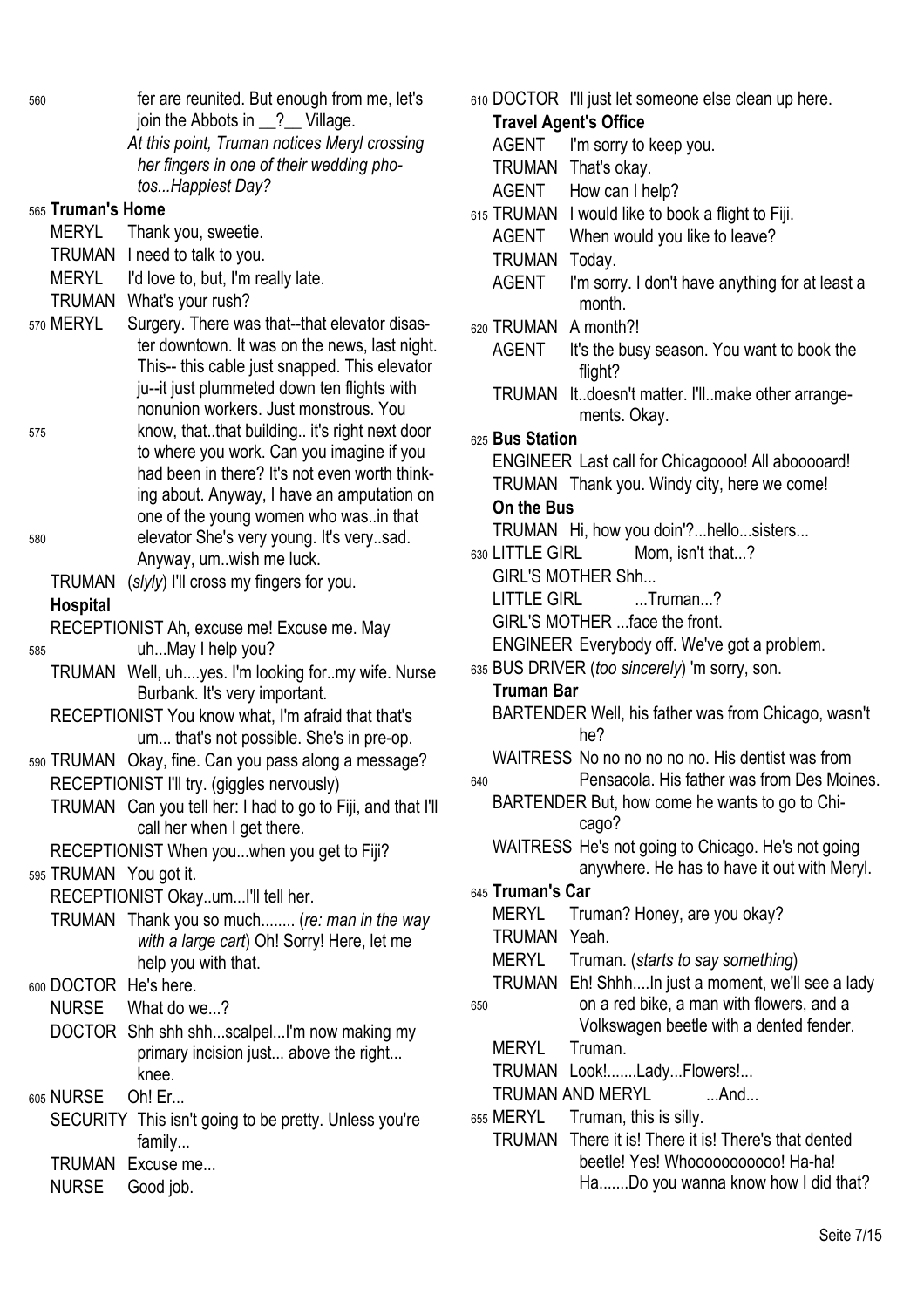|     |                    | I'll tell ya'. They're on a loop. They go                        |     | <b>MERYL</b>  | Truman, can you slow down?                                                                |
|-----|--------------------|------------------------------------------------------------------|-----|---------------|-------------------------------------------------------------------------------------------|
| 660 |                    | around the block. They come back. They go                        |     | <b>TRUMAN</b> | Yes, I can.                                                                               |
|     |                    | around again. They just go 'round and                            |     | 710 MERYL     | Truman. Truman, that's our turnoff.                                                       |
|     |                    | 'round! (almost singing) Round and round!                        |     | TRUMAN        | I changed my mind. What's New Orleans I                                                   |
|     | <b>MERYL</b>       | You know, I invited Rita and Marlon for a                        |     |               | this time of year? Mardi Gras, woooooo!                                                   |
|     |                    | barbecue on Sunday. I'm gonna make my                            |     |               | ha ha ha ha! Hoo hoo hoo! Whoooohoo!                                                      |
| 665 |                    | potato salad and--                                               |     |               | Look, Meryl! Same road, no cars. It's may                                                 |
|     |                    | TRUMAN I won't be here Sunday.                                   | 715 |               | Hahaha!                                                                                   |
|     | <b>MERYL</b>       | --I need to remind you that we need more<br>charcoal.            |     | <b>MERYL</b>  | You let me out, Truman. You're not right in<br>the head. You want to destroy yourself you |
|     |                    | TRUMAN Are you listening to a word I'm saying?                   |     |               | do it on your own.                                                                        |
|     | 670 MERYL          | You're upset because you want to go to Fiji,                     |     |               | TRUMAN I think I'd like a little company.                                                 |
|     |                    | is that it? Okay. Okay. Go. I think we should                    |     |               | 720 At the Bridge Out of Seahaven                                                         |
|     |                    | save for a few months, and then, go. There!                      |     | <b>MERYL</b>  | Oh, Truman. You knew this would happen                                                    |
|     |                    | You happy now? I'm gonna take a shower.                          |     |               | You know you can't drive over water. Let                                                  |
|     |                    | TRUMAN Let's go now. I'm ready to go now, why wait?              |     |               | go home where you'll feel safe.                                                           |
|     | 675 MERYL          | What?                                                            |     | TRUMAN        | (placing Meryl's hand on the wheel)                                                       |
|     |                    | TRUMAN Early bird gathers no moss, rolling stone                 | 725 |               | Keep your hand here, sweetie. Drive.                                                      |
|     |                    | catches the worm, right? Ha ha ha!                               |     | <b>MERYL</b>  | Truman! Tru--Truman! You shouldn't be do                                                  |
|     | Driving in Circles |                                                                  |     |               | this, Truman, we're breaking the law. Oh                                                  |
|     | <b>MERYL</b>       | Truman!                                                          |     |               | God! Please don't __? __ . Ahh! Truman!                                                   |
|     |                    | 680 TRUMAN Where shall we go? Where. Shall. We. Go?              |     |               | Hahahaha! We made it. Truman, we mad                                                      |
|     | MERYL              | Truman, where are we going?                                      | 730 |               | it. We're over the bridge.                                                                |
|     |                    | TRUMAN I don't know. I guess we're being spontane-               |     | TRUMAN What?  |                                                                                           |
|     |                    | ous.                                                             |     | <b>MERYL</b>  | We're over the bridge.                                                                    |
|     | <b>MERYL</b>       | Oh! (giggles nervously)                                          |     | TRUMAN Ahhh!  |                                                                                           |
|     |                    | 685 TRUMAN Somebody help me! I'm being spontaneous!              |     | <b>MERYL</b>  | We're over the bridge!                                                                    |
|     |                    | Forget Fiji! We can't very well drive to Fiji,                   |     |               | 735 TRUMAN Ahhhhh, hahahahahahaaaa!                                                       |
|     |                    | can we?                                                          |     | On the Road   |                                                                                           |
|     | <b>MERYL</b>       | (nervous laughter, quick glances directly into<br>the camera) No |     | <b>MERYL</b>  | (re: "danger: fire hazard" sign) Uh, uh wha<br>about that sign?                           |
|     |                    | 690 TRUMAN What about Atlantic City!?                            |     |               | TRUMAN I'm sure they're exaggerating. We'll be fine                                       |
|     | <b>MERYL</b>       | Oh, no, you hate to gamble.                                      |     | 740 MERYL     | What about that there? Would you believe                                                  |
|     |                    | TRUMAN That's right, I do, don't I?                              |     |               | that?                                                                                     |
|     | <b>MERYL</b>       | So, why would you want to go there?                              |     |               | They drive through a 20 foot wall of fire.                                                |
|     |                    | TRUMAN 'Cause I never have! That's why people go                 |     | <b>MERYL</b>  | Oh. Oh boy. Oh boy. Truman, we're on fire                                                 |
| 695 |                    | places. Isn't it?                                                |     | <b>TRUMAN</b> | It's okay.                                                                                |
|     | <b>MERYL</b>       | Truman. Truman I think I'm going to throw up.                    |     | 745 MERYL     | We're on fire.                                                                            |
|     | TRUMAN Me too!     |                                                                  |     |               | TRUMAN It's okay. It's just smoke! Just smoke. You                                        |
|     |                    | <b>Suddenly Jammed Street</b>                                    |     |               | okay?                                                                                     |
|     |                    | TRUMAN Blocked at every turn. Beautifully synchro-               |     | <b>MERYL</b>  | Yes.                                                                                      |
| 700 |                    | nized, don't you agree?                                          |     | <b>TRUMAN</b> | You wanna do it again?                                                                    |
|     | <b>MERYL</b>       | You're blaming me for the traffic?                               |     | 750 MERYL     | Noo!                                                                                      |
|     | TRUMAN Should I?   |                                                                  |     |               | TRUMAN Hahahahahaha!                                                                      |
|     | <b>MERYL</b>       | Truman, let's go home.                                           |     | <b>MERYL</b>  | Truman, stop!                                                                             |
|     |                    | TRUMAN You're right. We could be stuck here for                  |     |               | Later, Down the Road                                                                      |
| 705 |                    | hours. It could be like this all the way to At-                  |     | <b>MERYL</b>  | So, what're we going to do for money, when                                                |
|     |                    | lantic City. Let's go back. I'm sorry. I don't                   | 755 |               | we get to New Orleans?                                                                    |
|     |                    | know what got into me.                                           |     |               | TRUMAN I have my Seahaven bank card.                                                      |

|                    | I'll tell ya'. They're on a loop. They go<br>around the block. They come back. They go                   |     | <b>MERYL</b><br><b>TRUMAN</b> | Truman, can you slow down?<br>Yes, I can.                                                                                          |
|--------------------|----------------------------------------------------------------------------------------------------------|-----|-------------------------------|------------------------------------------------------------------------------------------------------------------------------------|
|                    | around again. They just go 'round and<br>'round! (almost singing) Round and round!                       |     | 710 MERYL<br><b>TRUMAN</b>    | Truman. Truman, that's our turnoff.<br>I changed my mind. What's New Orleans like                                                  |
| MERYL              | You know, I invited Rita and Marlon for a<br>barbecue on Sunday. I'm gonna make my<br>potato salad and-- |     |                               | this time of year? Mardi Gras, woooooo! Ha<br>ha ha ha ha! Hoo hoo hoo! Whoooohoo!<br>Look, Meryl! Same road, no cars. It's magic! |
| TRUMAN             | I won't be here Sunday.                                                                                  | 715 |                               | Hahaha!                                                                                                                            |
| <b>MERYL</b>       | --I need to remind you that we need more<br>charcoal.                                                    |     | <b>MERYL</b>                  | You let me out, Truman. You're not right in<br>the head. You want to destroy yourself you                                          |
| TRUMAN             | Are you listening to a word I'm saying?                                                                  |     |                               | do it on your own.                                                                                                                 |
| MERYL              | You're upset because you want to go to Fiji,                                                             |     |                               | TRUMAN I think I'd like a little company.                                                                                          |
|                    | is that it? Okay. Okay. Go. I think we should                                                            |     |                               | 720 At the Bridge Out of Seahaven                                                                                                  |
|                    | save for a few months, and then, go. There!                                                              |     | <b>MERYL</b>                  | Oh, Truman. You knew this would happen.                                                                                            |
|                    | You happy now? I'm gonna take a shower.                                                                  |     |                               | You know you can't drive over water. Let's                                                                                         |
| TRUMAN             | Let's go now. I'm ready to go now, why wait?                                                             |     |                               | go home where you'll feel safe.                                                                                                    |
| MERYL              | What?                                                                                                    |     | <b>TRUMAN</b>                 | (placing Meryl's hand on the wheel)                                                                                                |
| TRUMAN             | Early bird gathers no moss, rolling stone                                                                | 725 |                               | Keep your hand here, sweetie. Drive.                                                                                               |
|                    | catches the worm, right? Ha ha ha!                                                                       |     | <b>MERYL</b>                  | Truman! Tru--Truman! You shouldn't be doing                                                                                        |
| Driving in Circles |                                                                                                          |     |                               | this, Truman, we're breaking the law. Oh                                                                                           |
| MERYL              | Truman!                                                                                                  |     |                               | God! Please don't _?_. Ahh! Truman! Ah!                                                                                            |
| TRUMAN             | Where shall we go? Where. Shall. We. Go?                                                                 |     |                               | Hahahaha! We made it. Truman, we made                                                                                              |
| MERYL              | Truman, where are we going?                                                                              | 730 |                               | it. We're over the bridge.<br>What?                                                                                                |
| TRUMAN             | I don't know. I guess we're being spontane-                                                              |     | TRUMAN<br><b>MERYL</b>        |                                                                                                                                    |
|                    | ous.                                                                                                     |     |                               | We're over the bridge.                                                                                                             |
| MERYL              | Oh! (giggles nervously)                                                                                  |     | TRUMAN Ahhh!                  |                                                                                                                                    |
| TRUMAN             | Somebody help me! I'm being spontaneous!                                                                 |     | <b>MERYL</b>                  | We're over the bridge!                                                                                                             |
|                    | Forget Fiji! We can't very well drive to Fiji,<br>can we?                                                |     |                               | 735 TRUMAN Ahhhhh, hahahahahahaaaa!                                                                                                |
|                    |                                                                                                          |     | On the Road                   |                                                                                                                                    |
| MERYL              | (nervous laughter, quick glances directly into<br>the camera) No                                         |     | <b>MERYL</b>                  | (re: "danger: fire hazard" sign) Uh, uh what<br>about that sign?                                                                   |
|                    | TRUMAN What about Atlantic City!?                                                                        |     |                               | TRUMAN I'm sure they're exaggerating. We'll be fine.                                                                               |
| MERYL              | Oh, no, you hate to gamble.                                                                              |     | 740 MERYL                     | What about that there? Would you believe                                                                                           |
| TRUMAN             | That's right, I do, don't I?                                                                             |     |                               | that?                                                                                                                              |
| MERYL              | So, why would you want to go there?                                                                      |     |                               | They drive through a 20 foot wall of fire.                                                                                         |
| TRUMAN             | 'Cause I never have! That's why people go                                                                |     | <b>MERYL</b>                  | Oh. Oh boy. Oh boy. Truman, we're on fire.                                                                                         |
|                    | places. Isn't it?                                                                                        |     | TRUMAN                        | It's okay.                                                                                                                         |
| MERYL              | Truman. Truman I think I'm going to throw up.                                                            |     | 745 MERYL                     | We're on fire.                                                                                                                     |
| TRUMAN             | Me too!                                                                                                  |     | TRUMAN                        | It's okay. It's just smoke! Just smoke. You                                                                                        |
|                    | <b>Suddenly Jammed Street</b>                                                                            |     |                               | okay?                                                                                                                              |
|                    | TRUMAN Blocked at every turn. Beautifully synchro-                                                       |     | <b>MERYL</b>                  | Yes.                                                                                                                               |
|                    | nized, don't you agree?                                                                                  |     | TRUMAN                        | You wanna do it again?                                                                                                             |
| MERYL              | You're blaming me for the traffic?                                                                       |     | 750 MERYL                     | Noo!                                                                                                                               |
| TRUMAN             | Should I?                                                                                                |     | TRUMAN                        | Hahahahahaha!                                                                                                                      |
| MERYL              | Truman, let's go home.                                                                                   |     | <b>MERYL</b>                  | Truman, stop!                                                                                                                      |
| TRUMAN             | You're right. We could be stuck here for                                                                 |     |                               | Later, Down the Road                                                                                                               |
|                    | hours. It could be like this all the way to At-                                                          |     | <b>MERYL</b>                  | So, what're we going to do for money, when                                                                                         |
|                    | lantic City. Let's go back. I'm sorry. I don't                                                           | 755 |                               | we get to New Orleans?                                                                                                             |

TRUMAN I have my Seahaven bank card.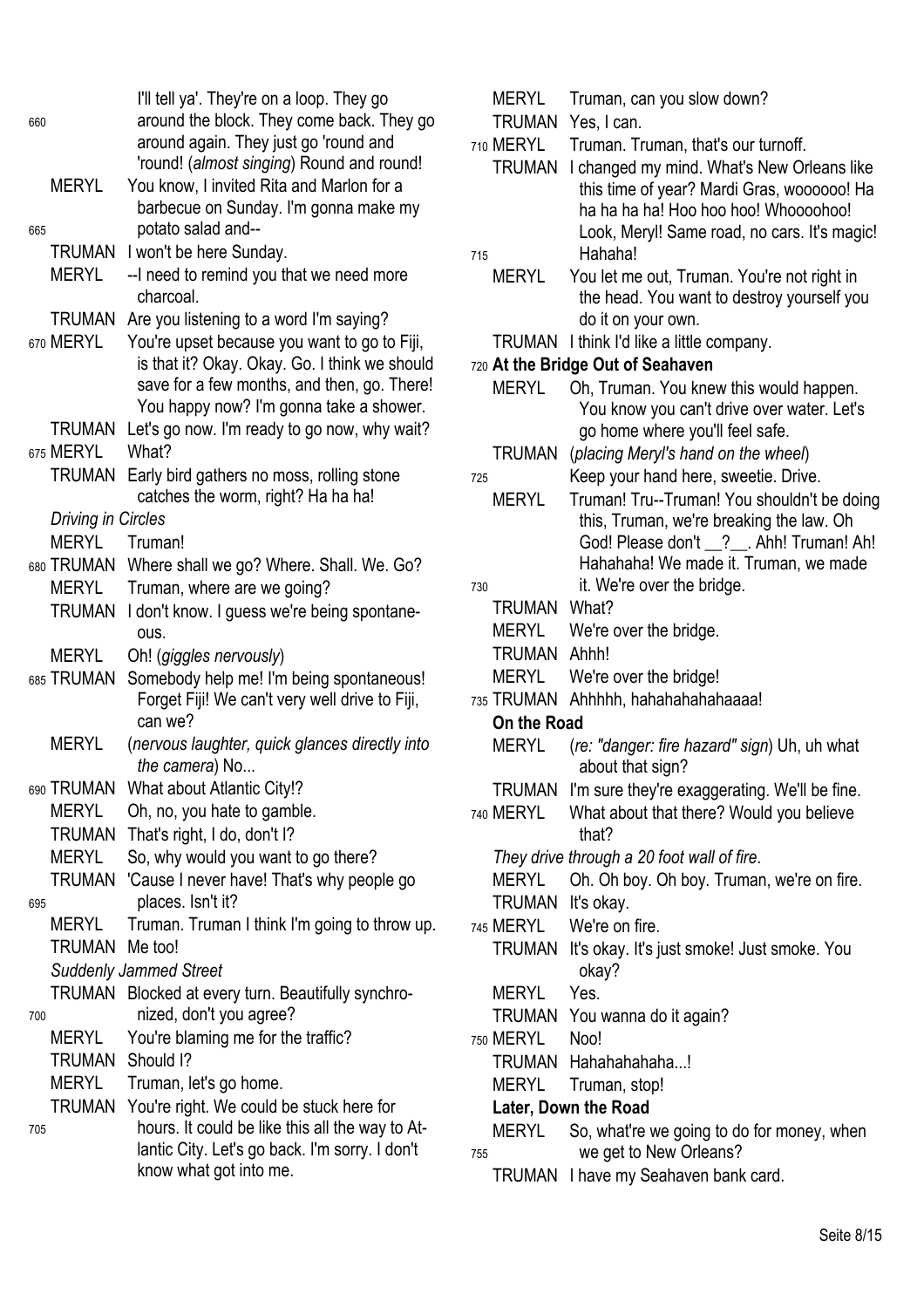|     | <b>MERYL</b>  | So, what? We're just gonna eat into our sav-<br>ings, is that it? You know, we're gonna<br>hafta' call your mother when we get there. |     |                          | 805 TRUMAN You're scaring me, Meryl. What're you go<br>to do? Dice me? Slice me? SO many<br><b>CHOICES!</b> |
|-----|---------------|---------------------------------------------------------------------------------------------------------------------------------------|-----|--------------------------|-------------------------------------------------------------------------------------------------------------|
| 760 |               | She's gonna be worried sick! I dunno how                                                                                              |     | <b>MERYL</b>             | DO SOMETHING!!                                                                                              |
|     |               | she's gunna take this.                                                                                                                |     |                          | TRUMAN What? What'd you say? Who are you talk                                                               |
|     |               | <b>Nuclear Power Plant Emergency</b>                                                                                                  | 810 |                          | to?                                                                                                         |
|     |               | TRUMAN What now?                                                                                                                      |     | <b>MERYL</b>             | Nothing. I didn't say anything. I didn't say                                                                |
|     |               | EMERGENCY CREWS (scream through a bullhorn)                                                                                           |     |                          | anything.                                                                                                   |
|     | 765 MERYL     | Truman, looks like a leak at the plant.                                                                                               |     |                          | TRUMAN You said "do something."                                                                             |
|     | <b>POLICE</b> | Back up, back up! Leak at the plant. We had                                                                                           |     | <b>MERYL</b>             | No, I didn't.                                                                                               |
|     |               | to shut 'er down.                                                                                                                     |     | 815 TRUMAN               | Talk.                                                                                                       |
|     |               | TRUMAN Is there any way around?                                                                                                       |     | <b>MERYL</b>             | I wasn't talking to anyone.                                                                                 |
|     | <b>POLICE</b> | Whole area's been evacuated.                                                                                                          |     | TRUMAN                   | Tell me.                                                                                                    |
|     | 770 MERYL     | Is there anything I can do?                                                                                                           |     | <b>MERYL</b>             | Truman!                                                                                                     |
|     | <b>POLICE</b> | No, ma'am.                                                                                                                            |     | TRUMAN Tell me!          |                                                                                                             |
|     |               | TRUMAN Thank you for your help.                                                                                                       |     | 820 MERYL                | I wasn't talking to anyone! No! Please sto                                                                  |
|     | <b>POLICE</b> | You're welcome, Truman.                                                                                                               |     |                          | TRUMAN (re: knock at the door) Stay where you are                                                           |
|     |               | TRUMAN (whispering slowly) Truman                                                                                                     |     |                          | MARLON Truman?Truman.                                                                                       |
|     | 775 MERYL     | Truman!? Truman!? Truman, come back!<br>Truman!? Truman!? Stop him! Truman!?                                                          |     | MERYL                    | (crying) Oh my GodHow can anyone ex<br>me to carry on under these conditions?                               |
|     | In the Forest |                                                                                                                                       | 825 |                          | unprofessional!                                                                                             |
|     |               | TRUMAN Stay away!Ugh! No! No!                                                                                                         |     |                          | MARLON Everything will be okay. It's all over now.                                                          |
|     |               | Men in radiation suits come out of the forest and capture                                                                             |     | <b>Unfinished Bridge</b> |                                                                                                             |
| 780 |               | Truman.                                                                                                                               |     |                          | TRUMAN Well, I don't know what to think, Marlon.                                                            |
|     |               | <b>Truman's Home - Later</b>                                                                                                          |     |                          | Maybe I'm losing my mind, but. it's like th                                                                 |
|     | <b>MERYL</b>  | Thank you both so much for your help. I really                                                                                        | 830 |                          | whole world revolves around me someh                                                                        |
|     |               | appreciate it.                                                                                                                        |     | MARLON                   | That's a lot of world for one man, Truman                                                                   |
|     |               | POLICE 1 He's lucky to be alive, ma'am.                                                                                               |     |                          | You sure that's not wishful thinking? You                                                                   |
|     |               | 785 POLICE 2 Next time we're going to hafta' file charges.                                                                            |     |                          | wishing you'd made more out of yoursel                                                                      |
|     | <b>MERYL</b>  | I understand. Thanks again. Good nightLet                                                                                             |     |                          | C'mon, Truman, who hasn't sat on the jo                                                                     |
|     |               | me get you some help, Truman. You're not                                                                                              | 835 |                          | and had an imaginary interview on "Sea<br>haven Tonight"? Who hasn't wanted to b                            |
|     |               | well.                                                                                                                                 |     |                          | somebody?                                                                                                   |
|     |               | TRUMAN Why do you want to have a baby with me?                                                                                        |     | TRUMAN                   | This is different. Everybody seems to be i                                                                  |
| 790 |               | You can't stand me.<br>That's not true! Why don't you let me fix you                                                                  |     |                          | it.                                                                                                         |
|     | <b>MERYL</b>  | some of this new Mococoa drink. All natural                                                                                           |     | 840 MARLON               | I've been your best friend since we were                                                                    |
|     |               | cocoa beans from the upper slopes of                                                                                                  |     |                          | seven years old, Truman. The only way                                                                       |
|     |               | Mount Nicuragua, no artificial sweeteners.                                                                                            |     |                          | and I ever made it through school was b                                                                     |
|     |               | 795 TRUMAN What the hell are you talkin' about?Who                                                                                    |     |                          | cheatin' off each other's test papers. Jes                                                                  |
|     |               | you talkin' to?                                                                                                                       |     |                          | they were identical. I always felt safe know                                                                |
|     | <b>MERYL</b>  | (super happy) I've tasted other cocoas. This                                                                                          | 845 |                          | ing that. 'Cause whatever the answer way                                                                    |
|     |               | is the best.                                                                                                                          |     |                          | TRUMAN AND MARLON -- We were right together are                                                             |
|     |               | TRUMAN What does this hafta' do, with anything? Tell                                                                                  |     |                          | we were wrong together.                                                                                     |
| 800 |               | me what's happening!                                                                                                                  |     |                          | MARLON Remember that time I stayed up with you                                                              |
|     | <b>MERYL</b>  | Well, you're having a nervous breakdown,                                                                                              |     |                          | night in your tent, 'cause you wanted to                                                                    |
|     |               | that's what's happening.                                                                                                              | 850 |                          | North Pole, and I got pneumonia?                                                                            |
|     |               | TRUMAN You're part of this, aren't you?                                                                                               |     | <b>TRUMAN</b>            | (laughs)                                                                                                    |
|     | <b>MERYL</b>  | Truman. You are scaring me!                                                                                                           |     |                          | MARLON You remember that?                                                                                   |

| <b>MERYL</b>  | So, what? We're just gonna eat into our sav-<br>ings, is that it? You know, we're gonna<br>hafta' call your mother when we get there.                                              |     |                          | 805 TRUMAN You're scaring me, Meryl. What're you going<br>to do? Dice me? Slice me? SO many<br><b>CHOICES!</b>                    |
|---------------|------------------------------------------------------------------------------------------------------------------------------------------------------------------------------------|-----|--------------------------|-----------------------------------------------------------------------------------------------------------------------------------|
|               | She's gonna be worried sick! I dunno how                                                                                                                                           |     | <b>MERYL</b>             | DO SOMETHING!!                                                                                                                    |
|               | she's gunna take this.<br><b>Nuclear Power Plant Emergency</b>                                                                                                                     |     |                          | TRUMAN What? What'd you say? Who are you talking<br>to?                                                                           |
|               | TRUMAN What now?                                                                                                                                                                   | 810 | <b>MERYL</b>             |                                                                                                                                   |
|               | EMERGENCY CREWS (scream through a bullhorn)                                                                                                                                        |     |                          | Nothing. I didn't say anything. I didn't say<br>anything.                                                                         |
| MERYL         | Truman, looks like a leak at the plant.                                                                                                                                            |     | TRUMAN                   | You said "do something."                                                                                                          |
| POLICE        | Back up, back up! Leak at the plant. We had                                                                                                                                        |     | <b>MERYL</b>             | No, I didn't.                                                                                                                     |
|               | to shut 'er down.                                                                                                                                                                  |     | 815 TRUMAN               | Talk.                                                                                                                             |
| TRUMAN        | Is there any way around?                                                                                                                                                           |     | <b>MERYL</b>             | I wasn't talking to anyone.                                                                                                       |
| <b>POLICE</b> | Whole area's been evacuated.                                                                                                                                                       |     | <b>TRUMAN</b>            | Tell me.                                                                                                                          |
| MERYL         | Is there anything I can do?                                                                                                                                                        |     | <b>MERYL</b>             | Truman!                                                                                                                           |
| <b>POLICE</b> | No, ma'am.                                                                                                                                                                         |     | TRUMAN                   | Tell me!                                                                                                                          |
| <b>TRUMAN</b> | Thank you for your help.                                                                                                                                                           |     | 820 MERYL                | I wasn't talking to anyone! No! Please stop!                                                                                      |
| <b>POLICE</b> | You're welcome, Truman.                                                                                                                                                            |     | TRUMAN                   | (re: knock at the door) Stay where you are.                                                                                       |
| TRUMAN        | (whispering slowly) Truman                                                                                                                                                         |     |                          | MARLON Truman?Truman.                                                                                                             |
| MERYL         | Truman!? Truman!? Truman, come back!<br>Truman!? Truman!? Stop him! Truman!?                                                                                                       |     | <b>MERYL</b>             | (crying) Oh my GodHow can anyone expect<br>me to carry on under these conditions? It's                                            |
| In the Forest |                                                                                                                                                                                    | 825 |                          | unprofessional!                                                                                                                   |
|               | TRUMAN Stay away!Ugh! No! No!                                                                                                                                                      |     |                          | MARLON Everything will be okay. It's all over now.                                                                                |
|               | Men in radiation suits come out of the forest and capture                                                                                                                          |     | <b>Unfinished Bridge</b> |                                                                                                                                   |
|               | Truman.                                                                                                                                                                            |     |                          | TRUMAN Well, I don't know what to think, Marlon.                                                                                  |
|               | Truman's Home - Later                                                                                                                                                              |     |                          | Maybe I'm losing my mind, butit's like the<br>whole world revolves around me somehow.                                             |
| MERYL         | Thank you both so much for your help. I really<br>appreciate it.                                                                                                                   | 830 | MARLON                   | That's a lot of world for one man, Truman.                                                                                        |
|               | POLICE 1 He's lucky to be alive, ma'am.                                                                                                                                            |     |                          | You sure that's not wishful thinking? You                                                                                         |
|               | POLICE 2 Next time we're going to hafta' file charges.                                                                                                                             |     |                          | wishing you'd made more out of yourself?                                                                                          |
| MERYL         | I understand. Thanks again. Good nightLet                                                                                                                                          |     |                          | C'mon, Truman, who hasn't sat on the john                                                                                         |
|               | me get you some help, Truman. You're not<br>well.                                                                                                                                  | 835 |                          | and had an imaginary interview on "Sea-<br>haven Tonight"? Who hasn't wanted to be                                                |
| TRUMAN        | Why do you want to have a baby with me?                                                                                                                                            |     |                          | somebody?                                                                                                                         |
|               | You can't stand me.                                                                                                                                                                |     | TRUMAN                   | This is different. Everybody seems to be in on<br>it.                                                                             |
| <b>MERYL</b>  | That's not true! Why don't you let me fix you<br>some of this new Mococoa drink. All natural<br>cocoa beans from the upper slopes of<br>Mount Nicuragua, no artificial sweeteners. |     | 840 MARLON               | I've been your best friend since we were<br>seven years old, Truman. The only way you<br>and I ever made it through school was by |
| TRUMAN        | What the hell are you talkin' about? Who<br>you talkin' to?                                                                                                                        |     |                          | cheatin' off each other's test papers. Jesus,<br>they were identical. I always felt safe know-                                    |
| MERYL         | (super happy) I've tasted other cocoas. This<br>is the best.                                                                                                                       | 845 |                          | ing that. 'Cause whatever the answer was-<br>TRUMAN AND MARLON -- We were right together and                                      |
| TRUMAN        | What does this hafta' do, with anything? Tell<br>me what's happening!                                                                                                              |     |                          | we were wrong together.<br>MARLON Remember that time I stayed up with you all                                                     |
| MERYL         | Well, you're having a nervous breakdown,<br>that's what's happening.                                                                                                               | 850 | TRUMAN                   | night in your tent, 'cause you wanted to play<br>North Pole, and I got pneumonia?                                                 |
| TRUMAN        | You're part of this, aren't you?                                                                                                                                                   |     |                          | (laughs)<br>MARLON You remember that?                                                                                             |
| MERYL         | Truman. You are scaring me!                                                                                                                                                        |     |                          | TRUMAN You were out of school for about a month.                                                                                  |
|               |                                                                                                                                                                                    |     |                          |                                                                                                                                   |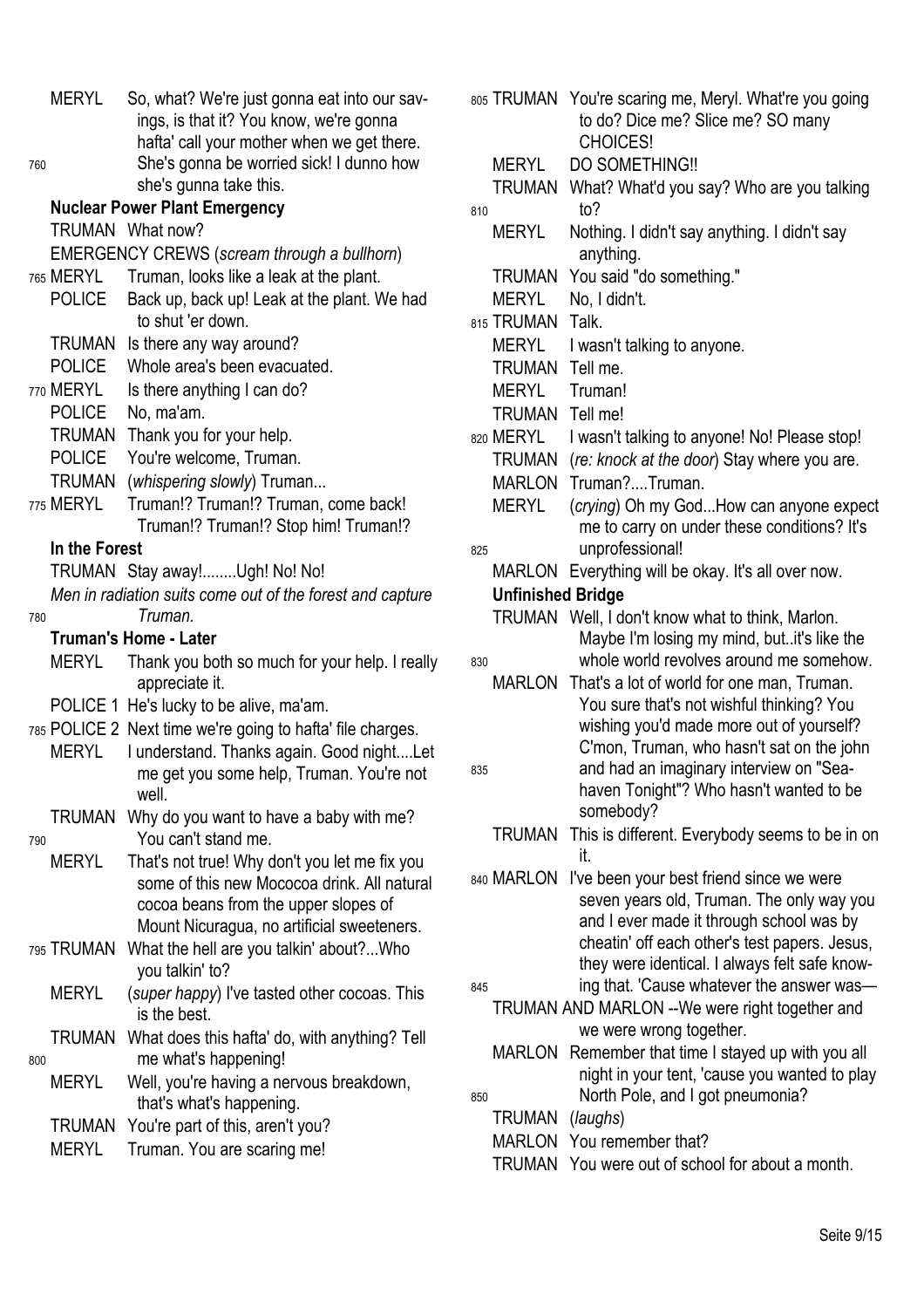| MARLON You're the closest thing I've ever had to a<br>brother, Truman. I know thingshaven't<br>855<br>really worked out for either of us like we<br>used to dream they would. I know that feel-<br>ing once the good things just slipped away.<br>You don't wanna believe it, so you. you look<br>for answers somewhere else, but<br>860 | SOMEONE Congratulations!<br>SOMEONE Let's get some champagne up here!<br>905 MOSES<br>(a net exec) Christof.<br>NET EXECThat scene just broke my heart! Well done,<br>everyone! Congratulations!<br>The T.V. ANNOUNCER One point seven billion were<br>there for his birth. Two-hundred-twenty                                                                                                                                                                                                               |
|------------------------------------------------------------------------------------------------------------------------------------------------------------------------------------------------------------------------------------------------------------------------------------------------------------------------------------------|--------------------------------------------------------------------------------------------------------------------------------------------------------------------------------------------------------------------------------------------------------------------------------------------------------------------------------------------------------------------------------------------------------------------------------------------------------------------------------------------------------------|
| <b>Control Room</b><br>CHRISTOF Well, the point is, I'd gladly walk in front of<br>traffic for you.<br><b>Unfinished Bridge</b>                                                                                                                                                                                                          | countries tuned in for his first step. The<br>910<br>world stood still for that stolen kiss. And as<br>he grew, so did the technology. An entire<br>human life recorded on an intricate network                                                                                                                                                                                                                                                                                                              |
| 865 MARLON The point is I would gladly step in front of<br>traffic for you, Truman.<br><b>Control Room</b>                                                                                                                                                                                                                               | of hidden cameras. And broadcast live and<br>unedited twenty-four hours a day, seven<br>915<br>days a week to an audience around the                                                                                                                                                                                                                                                                                                                                                                         |
| CHRISTOF And the last thing I'd ever do is lie to you.<br><b>Unfinished Bridge</b><br>870 MARLON And the last thing I would ever do. is lie to                                                                                                                                                                                           | globe. Coming to you now from Seahaven<br>island, enclosed in the largest studio ever<br>constructed, and along with the Great Wall                                                                                                                                                                                                                                                                                                                                                                          |
| you. I mean, think about it, Truman. If eve-<br>rybody's in on it, I'd hafta' be in on it, too. I'm<br>not in on it, becausethere is no "it." You<br>were right about one thing, thoughThe                                                                                                                                               | of China, one of only two man made struc-<br>920<br>tures visible from space, now in it's thirtieth<br>great year, it's The Truman Show!<br><b>INTERVIEWER What a week it's been! I don't know</b>                                                                                                                                                                                                                                                                                                           |
| thing that started all this.<br>875<br>(re: man standing in the mist behind Truman and Marlon)<br>Yeah, we found him for ya', Truman. That's<br>why I came by, tonight. I'm sure he's got<br>quite a story to tellGo to him.                                                                                                             | about you, but I've been on pins and nee-<br>dles the entire time. Hello. And good eve-<br>925<br>ning. I'm your host, Mike Michaelson, and<br>welcome to TruTalk, our forum for issues<br>growing out of the show. But tonight, some-                                                                                                                                                                                                                                                                       |
| 880 Control Room<br>CHRISTOF Easy on the fog. Standby crane cam. Crane<br>cam And switch.<br><b>Unfinished Bridge</b><br>TRUMAN I never stopped believing.                                                                                                                                                                               | thing very special, a rare exclusive interview<br>with the show's conceiver and creator. So,<br>930<br>come with us now as we go live to the Lunar<br>Room on the 221st floor of the OmniCam<br>atmosphere. That's where we'll find the                                                                                                                                                                                                                                                                      |
| 885 Control Room<br>CHRISTOF Wide angleCurb cam eight.<br><b>Unfinished Bridge</b>                                                                                                                                                                                                                                                       | world's greatest televisionary, the designer<br>and architect of the world within a world that<br>935<br>is Seahaven Island, Christof.                                                                                                                                                                                                                                                                                                                                                                       |
| <b>KIRK</b><br>I'm sorry. Ahh!<br><b>Control Room</b>                                                                                                                                                                                                                                                                                    | (to Christof) Before we begin, I'd like to thank<br>you on behalf of our audience granting this<br>exclusive interview. We know how demand-                                                                                                                                                                                                                                                                                                                                                                  |
| 890 SIMEON You want a close up of them? Should I--<br>CHRISTOF Nohold backFade up the musicand<br>now, a close up.                                                                                                                                                                                                                       | ing your schedule is and we all know how<br>940<br>jealously you guard your privacy. This, sir,<br>isindeed an honor.                                                                                                                                                                                                                                                                                                                                                                                        |
| <b>Unfinished Bridge</b><br><b>KIRK</b><br>Years wasted. I'll make it up to you, son, I<br>swear.<br>895<br>TRUMAN Dad.<br><b>Control Room</b><br><b>SIMEON</b><br>Yes!<br><b>CHLOE</b><br>Bravo!<br>900 CHRISTOF That should rewrite the papers, yeah. Okay,<br>everybody, right uh, I hafta' say great televi-<br>sion.                | <b>Lunar Room</b><br>CHRISTOF Don't mention it.<br>945 INTERVIEWER Well, the catalyst for the recent dramatic<br>events on the show has been, of course,<br>Truman's father, Kirk, and his attempts to in-<br>filtrate the show, but before we get into that,<br>I think it's worth knowing that this is not the<br>first time that someone from the outside has<br>950<br>attempted to reach Truman, is it?<br>CHRISTOF We have had our close calls in the past.<br><b>Flashback: A Childhood Christmas</b> |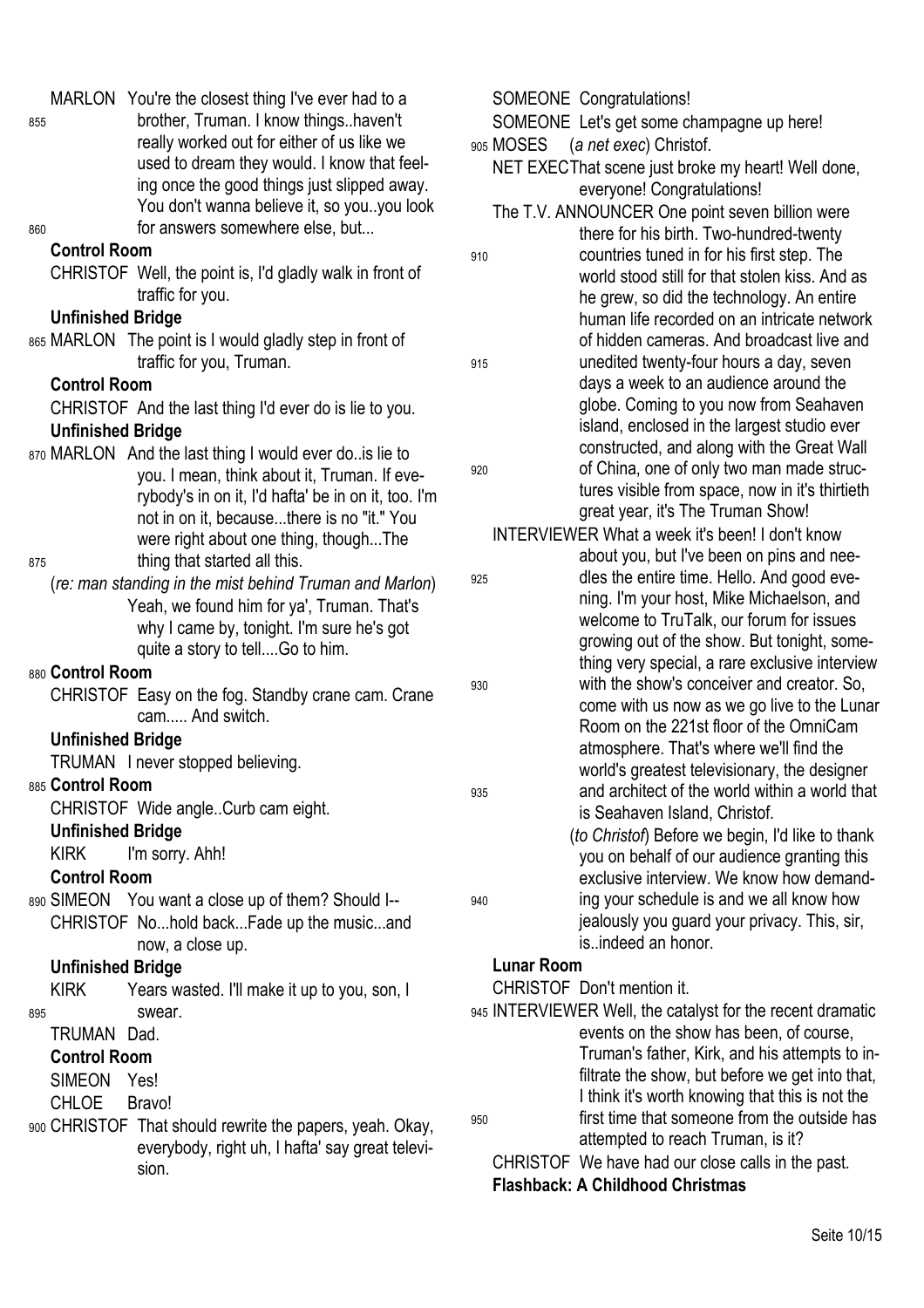| 955               | MAN FROM A GIFT BOX Truman! It's television! Yes!<br>Yeah! I did it! I'm on the Truman Show! | <b>CHRISTOR</b>  |
|-------------------|----------------------------------------------------------------------------------------------|------------------|
| <b>Lunar Room</b> |                                                                                              | 1005             |
|                   | INTERVIEWER But there's never been a, uh, as in the                                          |                  |
|                   | most recent breach of security the. the first                                                | <b>INTERVIEY</b> |
|                   | intruder to be a former cast member.                                                         |                  |
|                   | 960 CHRISTOF A dead one at that.                                                             |                  |
|                   |                                                                                              | 1010 CHRISTOF    |
|                   | INTERVIEWER I gotta' say, writing Kirk back in--master<br>stroke.                            |                  |
|                   | CHRISTOF Since Kirk started this whole crisis in Tru-                                        |                  |
|                   | man's life, I came to the conclusion that he                                                 |                  |
|                   | was the only one who could end it.                                                           | <b>INTERVIEY</b> |
| 965               | <b>Flashback: Truman at the Beach</b>                                                        | 1015             |
|                   |                                                                                              |                  |
| <b>KIRK</b>       | Truman! Truman, no! That's off limits.                                                       | <b>CHRISTOR</b>  |
|                   | YOUNG TRUMAN Why? What's up there?                                                           | <b>INTERVIEV</b> |
| <b>KIRK</b>       | Nothing. It's dangerous, that's all. You've                                                  |                  |
| 970               | gotta' know your limitations, Truman.                                                        | 1020             |
| <b>Lunar Room</b> |                                                                                              | <b>CHRISTOR</b>  |
|                   | <b>INTERVIEWER But let's remind viewers of exactly why</b>                                   |                  |
|                   | dad was written out in the first place.                                                      | <b>INTERVIEY</b> |
|                   | CHRISTOF As Truman grew up, we were forced to                                                |                  |
| 975               | manufacture ways to keep him on the is-                                                      | 1025             |
|                   | land.                                                                                        |                  |
|                   | <b>Flashback: Truman at School</b>                                                           | <b>CHRISTOR</b>  |
|                   | YOUNG TRUMAN I'd like to be an explorer. Like the                                            |                  |
|                   | great Magellan.                                                                              |                  |
|                   | 980 TEACHER (a bit too quickly and pulling down a map of                                     | 1030 INTERVIEY   |
|                   | the world) Oh, you're too late. There's really                                               |                  |
|                   | nothing left to explore.                                                                     |                  |
| <b>Lunar Room</b> |                                                                                              |                  |
|                   | CHRISTOF Finally, I came up with the concept of Kirk's                                       |                  |
| 985               | drowning.                                                                                    | 1035             |
|                   | <b>INTERVIEWER Most effective. Truman's been terrified of</b>                                | <b>CHRISTOR</b>  |
|                   | water ever since.                                                                            |                  |
|                   | CHRISTOF When Kirk read the synopsis for the death                                           | <b>INTERVIEY</b> |
|                   | at sea episode he was. disappointed, to say                                                  |                  |
| 990               | the least. UhI'm sure that's what caused                                                     | 1040             |
|                   | him to break back onto the set.                                                              |                  |
|                   | INTERVIEWER But, how do you intend to explain his 22                                         | <b>SYLVIA</b>    |
|                   | year absence?                                                                                |                  |
|                   | CHRISTOF Amnesia.                                                                            |                  |
|                   | 995 INTERVIEWER Heh. Brilliant. Let's take some of those                                     | 1045 CHRISTOF    |
|                   | viewer phone calls. Charlotte, North Caro-                                                   |                  |
|                   | lina. You're on with Christof.                                                               | <b>INTERVIEY</b> |
|                   | MALE VIEWER (over the phone) UmyeahuhHi,                                                     | <b>CHRISTOR</b>  |
|                   | Christofuh, I was just wondering how many                                                    |                  |
| 1000              | cameras you got there in that town.                                                          | 1050             |
|                   | CHRISTOF Somewhere in the vicinity of five thousand.                                         |                  |
|                   | MALE VIEWER Oh. Now that's a lot of cameras.                                                 |                  |
|                   |                                                                                              |                  |
|                   |                                                                                              |                  |
|                   |                                                                                              |                  |

|   | CHRISTOF Remember, we started with just one. He |
|---|-------------------------------------------------|
|   | was uh. curious from birth. Premature by        |
| 5 | two weeks, it was almost as if he couldn't      |
|   | wait to get started.                            |

- WER And of course his eagerness to leave his mother's womb uh..was the very reason he was the one who was selected.
- $F$  In competition with five other unwanted pregnancies, the casting of the show, determined by an air date, Truman was the one who arrived on cue.
- WER Incidentally, uh, I believe Truman is the first child to have been legally adopted by a corporation?
	-
- F That's correct.<br>WER The show uh, has generated uh, enormous revenues now equivalent to the gross national product of a small country.
- $F$  People forget it takes the population of an entire country to keep the show running.
- WER Mmm-hmmm. Sicne the show is on twenty-four hours a day without commercial interruption uh..all those staggering revenues are generated by product placement.
- F That's true. Everything on the show is for sale. Actors wardrobes, food products, to the very homes they live in.
- $WER$  And of course all of it available in the "Truman Catalog." Operators are standing by. Christof, may I ask you, why do you think that uh, Truman has never come close to discovering the true nature of his world until now?
- $\overline{F}$  We accept the reality of the world with which we're presented. It's as simple as that.
- WER The Hague, for Christof, Hello. The Hague. (*it's a bad connection*) All right, we've lost that call, let's go to Hollywood, California, you're on TruTalk.
	- Hi, Christof, I'd just like to say one thing: You're a liar and a manipulator and what you've done to Truman is sick.
- Well, we remember this voice, don't we? How could we forget?
	- WER Uh...let's go to another call with--

 $F$  No. No no no no no. It--I--It's fine. Okay? I love to remenice with former members of the cast. Sylvia, you announced so melodramatically to the world...do you think because you batted your eyes at Truman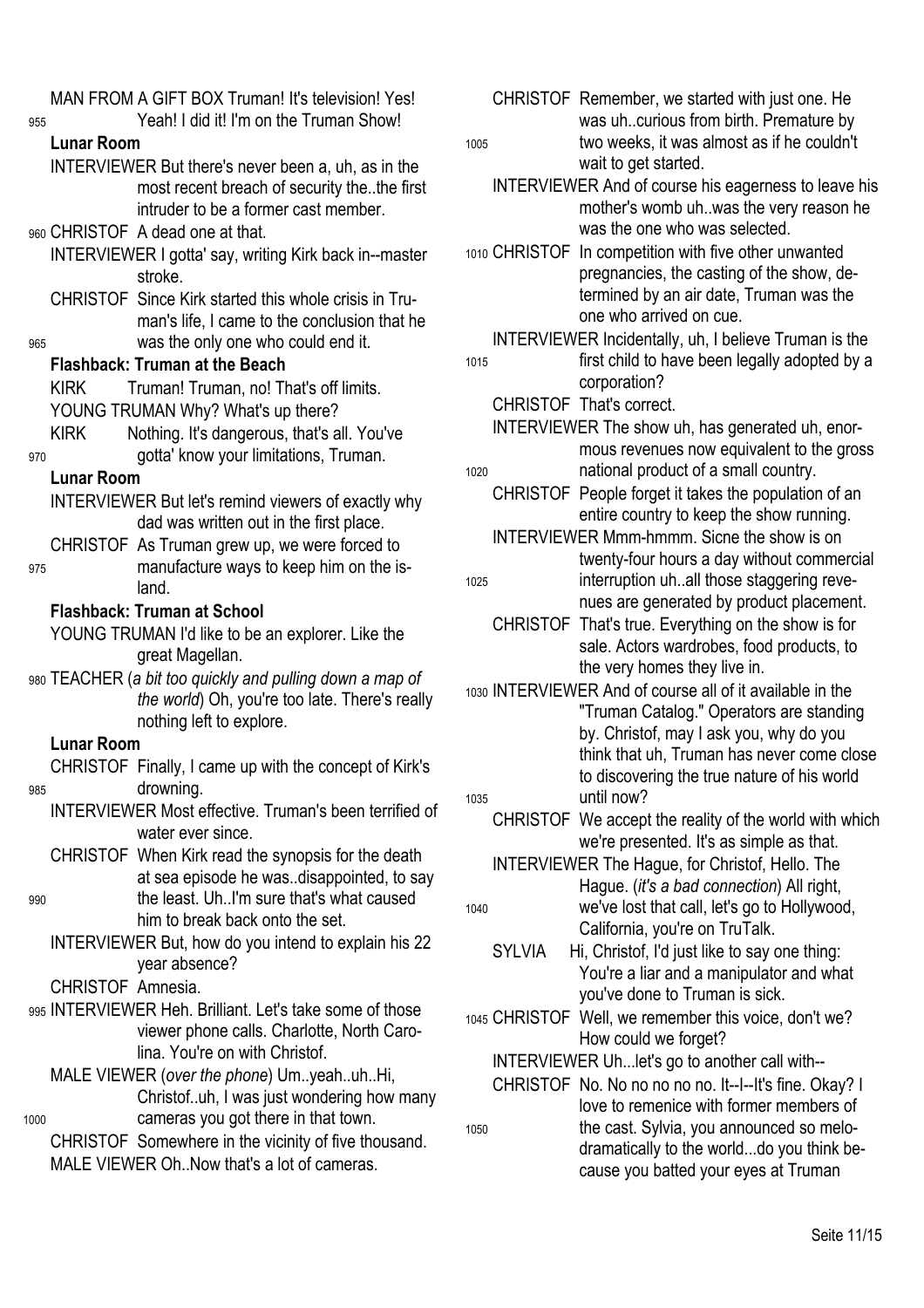| once, flirted with him, stole a few minutes of                                       | SIMEON<br>Jesus, d'ya think he knows?                 |
|--------------------------------------------------------------------------------------|-------------------------------------------------------|
| air time to thrust yourself and your politics                                        | TRUMAN (on the giant tv screen) Hello.                |
| into the limelight, that you know him, that<br>1055                                  | 1105 SWITCHER Better call Christof.                   |
| you know what's right for him? You really                                            | TRUMAN (on giant screen) Hello. Come in Major Bur-    |
| think you're in a position to judge him? Do                                          | bank. (starts making corny whistling sounds)          |
| you-                                                                                 | SWITCHER That's an unusual cat, my man.               |
| <b>SYLVIA</b><br>What right do you have to take a baby an-an-                        | TRUMAN I herebyproclaim this planetTrumania of        |
| and turn his life into some kind of mockery?<br>1060                                 | the Burbank galaxy. That one's for free.<br>1110      |
| Don't you ever feel guilty?                                                          | SIMEON ? Keep up with him, he's going to move fast.   |
| CHRISTOF I have given Truman a chance to live a                                      | SWITCHER ? Okay, stand by all house cameras.          |
| normal life. The world. The place you live                                           | <b>Truman's Front Porch</b>                           |
| inis the sick place. Seahaven is the way                                             |                                                       |
| the world should be.<br>1065                                                         | <b>TRUMAN</b> Good Morning!                           |
| <b>SYLVIA</b><br>He's not a performer, he's a prisoner. Look at                      | 1115 MR. WASHINGTON Good Morning!                     |
| him. Look at what you've done to him.                                                | MRS. WASHINGTON Good Morning!                         |
| CHRISTOF He can leave at any time. If it was more                                    | <b>WASHINGTON KID Good Morning!</b>                   |
| than just a vague ambition, if he was abso-                                          | TRUMAN Oh, and in case I don't see you--              |
| lutely determined to discover the truth,<br>1070                                     | TRUMAN AND THE WASHINGTONS Good Afternoon,            |
| there's no way we could prevent him from                                             | Good Evening, and Goodnight!<br>1120                  |
| leaving. What distresses you, really, caller,                                        | Japanese Home                                         |
| is that ultimately, Truman prefers his "cell,"                                       | JAPANESE MAN Good Aftahnoon.                          |
| as you call it.                                                                      | JAPANESE WOMAN Good Morning.                          |
| 1075 SYLVIA<br>That's where you're wrong. You're so wrong.                           | JAPANESE MAN Good Evening. And Goodnight.             |
| And he'll prove you wrong.                                                           | 1125 Truman's Driveway                                |
| <b>INTERVIEWER Well, aside from uhheated comments</b>                                | SPENCER Good morning, Truman!                         |
| from a very small minority, it's been an                                             | TRUMAN Good morning, Spencer                          |
| overwhelmingly positive experience.                                                  | SPENCER How's it going?                               |
| 1080 CHRISTOF Yes, for Truman and for the viewing public.                            | TRUMAN Hmm, lemme check. Vital signs are good.        |
| INTERVIEWER Well, Christof, I can't thank you enough                                 | 1130 SPENCER (laughs)                                 |
| for giving so generously your time tonight. I                                        | <b>PLUTO</b><br>(barks)                               |
| think it's safe to say that now that this crisis                                     | TRUMAN Oh, hey, Pluto!                                |
| is behind us and that Truman is back to his                                          | In Front of House Ad                                  |
| old self we can look forward to some excit-<br>1085                                  | RON OR DON? Beautiful day, isn't it?                  |
| ing new developments.                                                                | 1135 TRUMAN Every single day.                         |
| CHRISTOF Well, Mike, the big news is that Meryl will be                              | RON OR DON? Your policy                               |
| leaving Truman in an upcoming episode,<br>and a new romantic interest will be intro- | RON OR DON? we thought about it                       |
| duced.                                                                               | BOTH OF THE TWINS and we're going to take it.         |
| 1090<br><b>INTERVIEWER Aha!</b>                                                      | TRUMAN You're kidding.                                |
| CHRISTOF I'm determined that television's first on-air                               | 1140 BOTH OF THE TWINS No!                            |
| conception will still take place.                                                    | TRUMAN Great! Why don't we go up to my office right   |
| <b>INTERVIEWER Well, another television milestone</b>                                | now. We'll sign the papers.                           |
| straight ahead on the show. It has been a<br>1095                                    | RON OR DON? Uh. next week would be much better.       |
| singular honor and pleasure, sir. Great.                                             | RON OR DON? Next week, would be better.               |
| Thank you.                                                                           | 1145 TRUMAN Okay! See you two! Gives me something to  |
| CHRISTOF Thank you, Mike.                                                            | look forward to.                                      |
| <b>Control Room</b>                                                                  | <b>Truman's Office</b>                                |
| 1100 SWITCHER Simeon.                                                                | TRUMAN See, this isn't about insurance. This is about |
| SIMEON What?                                                                         | the great variable--when will death occur?            |
| SWITCHER Is he looking at us?                                                        | Could be a week, a month, a yearCould be<br>1150      |
|                                                                                      |                                                       |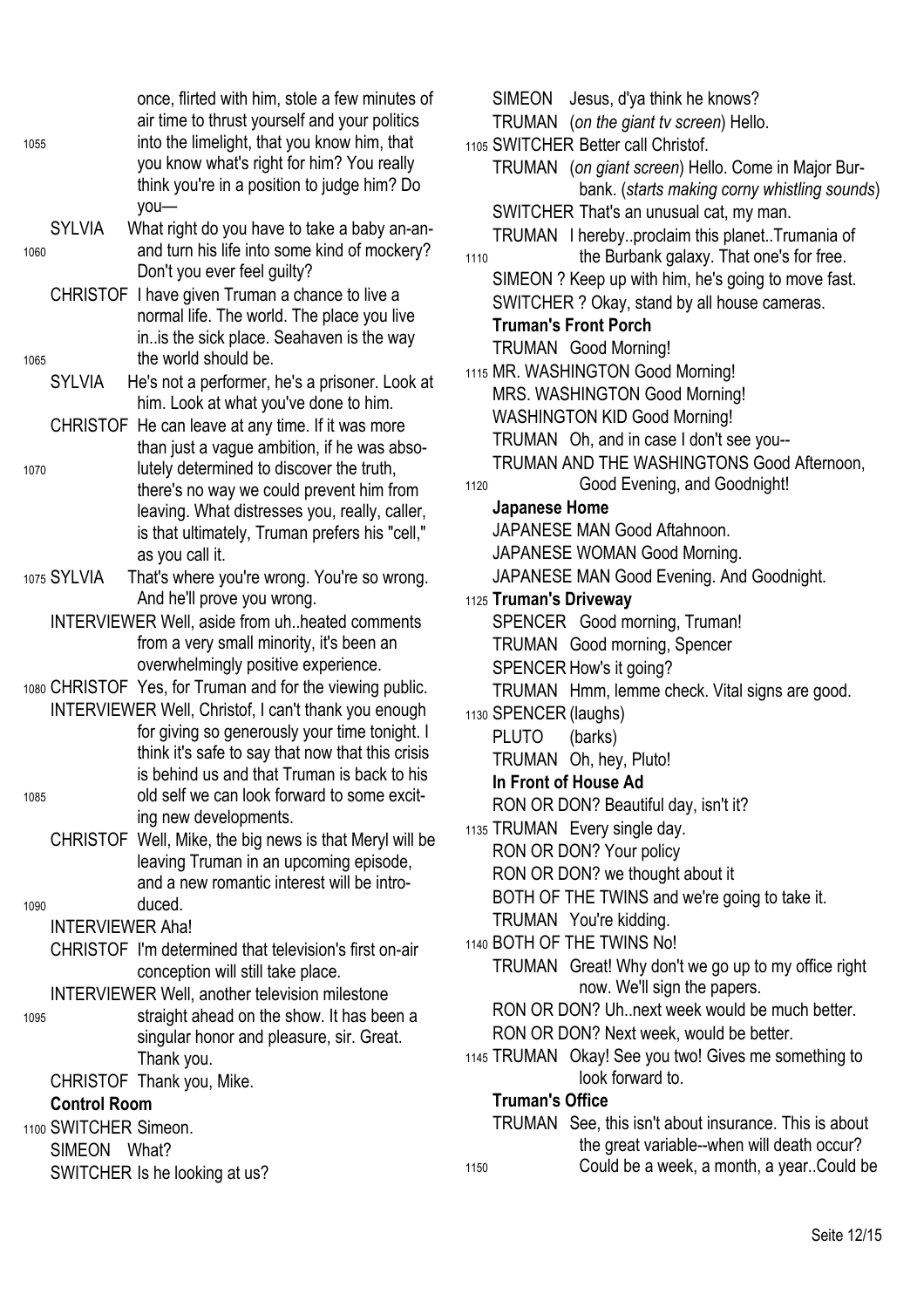today...A sunbather minding his own business, stabbed in the heart by the tip of a runaway beach umbrella. No way to guard against that kinda' thing. Sorry..excuse me.

- OFFICE NEIGHBOR Uh..Truman. This is Vivian. Vivian, 1155 this is Truman. Two of you are going to be neighbors.
	- TRUMAN Guess what I'm--what I'm saying is that, uh..life is..fragile.
- 1160 OFFICE NEIGHBOR Vivian, your office... CHRISTOF Get Marlon.
	- TRUMAN Okay? Oh! I'm sorry..uh...you do? Oh..great, uh... lemme, uh..lemme get your information.

### **Control Room**

- 1165 SIMEON Ready two, go to two. And back to medium...and wide... (*when Christof comes in*) I was just tryin' to train the kid.
	-
- 1170 and left.
- -
	- bly be. CHRISTOF Is this the best shot we've got?
- 1175 SIMEON What's to see? **Control Room** 
	-
	- SIMEON It's a an obstruction. Obsruction. **Truman's Lawn**
	-
- 1180 SIMEON He was just tidying up his garbage. I was gunna call you, but half way through he
	- gave up and he fell asleep.<br>CHRISTOF I want to check on the set ups for the insurance--
	- SIMEON Insurance convention tomorrow. Yeah. SIMEON Cut transmission?
- 1185 CHRISTOF Isolate the audio. Give me a close-up on his torso.
	-
	-
	-
- SIMEON He's still breathing.<br>CHRISTOF Hey uh, Chloe, call him.<br>CHLOE What do I--<br>CHRISTOF Tell him it's a wrong number. What took you be principle in the part of the remote. Tell him it's a wrong number. What look you<br>so long.
	-
	-
	-

## 1195 **Security Garage**

- GUARD What's goin' on?
- GUARD Hey, I dunno, he...he came down to the Room he did nothing but stand around for awhile.
- Shut up and watch it. 1200 GUARD **Control Room** 
	- SIMEON He's asleep.

CHRISTOF See!? Right there, there. Zoom in.

- SIMEON On what? I don't--
- 1205 CHRISTOF Under the chair!

SIMEON Mmmhmmm. Enhancing. Is it what I think it...I..if..he c-couldn't have gone upstairs--I- got--he-he must still be in the room.

- 
- 1210 **Truman's House** 
	- MARLON Truman! Truman buddy, basement party! Com'on, buddy! I got a six pack of cold brewskis with our name on 'em. Come on, pal. Come on, buddy.
- 1215 CHRISTOF (*over radio*) Marlon, find him, he's still in the room.
- CHRISTOF What's he doing in his basement?<br>SIMEON He moved down there after Meryl packed up<br>CHRISTOF (over radio) That's good. Keep it light
	- CHRISTOF (*over radio*) That's good. Keep it light.

MARLON I know you're in here. I'm gunna find ya'.<br>CHRISTOF Why wasn't I told? Any unpredictable be-<br>CHELSTOF (over radio) Check under the table. Cle

- wity wash it lold? Any unpredictable be-<br>havior has to be reported. Closet. Rebind you havior has to be reported.<br>
SIMEON He's just sleeping. I thought--<br>
MARLON Hmm. Gee.. I wonder where he could possi-<br>
MARLON Hmm. Gee.. I wonder where he could possi-
	-

CHRISTOF What's on the ClockCam? example 1225 CHRISTOF The lawn cam. Get me the lawn cam.

CHRISTOF What happened down there? CHRISTOF (*over radio*) Don't look into the camera. Say something. Keep it going. Keep it going.

1230 MARLON He's gone.

### **Control Room**

CHRISTOF Cut transmission! CHRISTOF CUT IT!

### 1235 Truman Bar

### 1240 Control Room

SIMEON Just had to wait for it.<br>CHRISTOF You okay? Good?<br>CHRISTOF You okay? Good? *one in various languages.* CHRISTOF You okay? Good?

1245 SIMEON All right, we have every available extra looking for him, uh...principles are helping out too...

### CHRISTOF What about prop cars? SIMEON ? Check...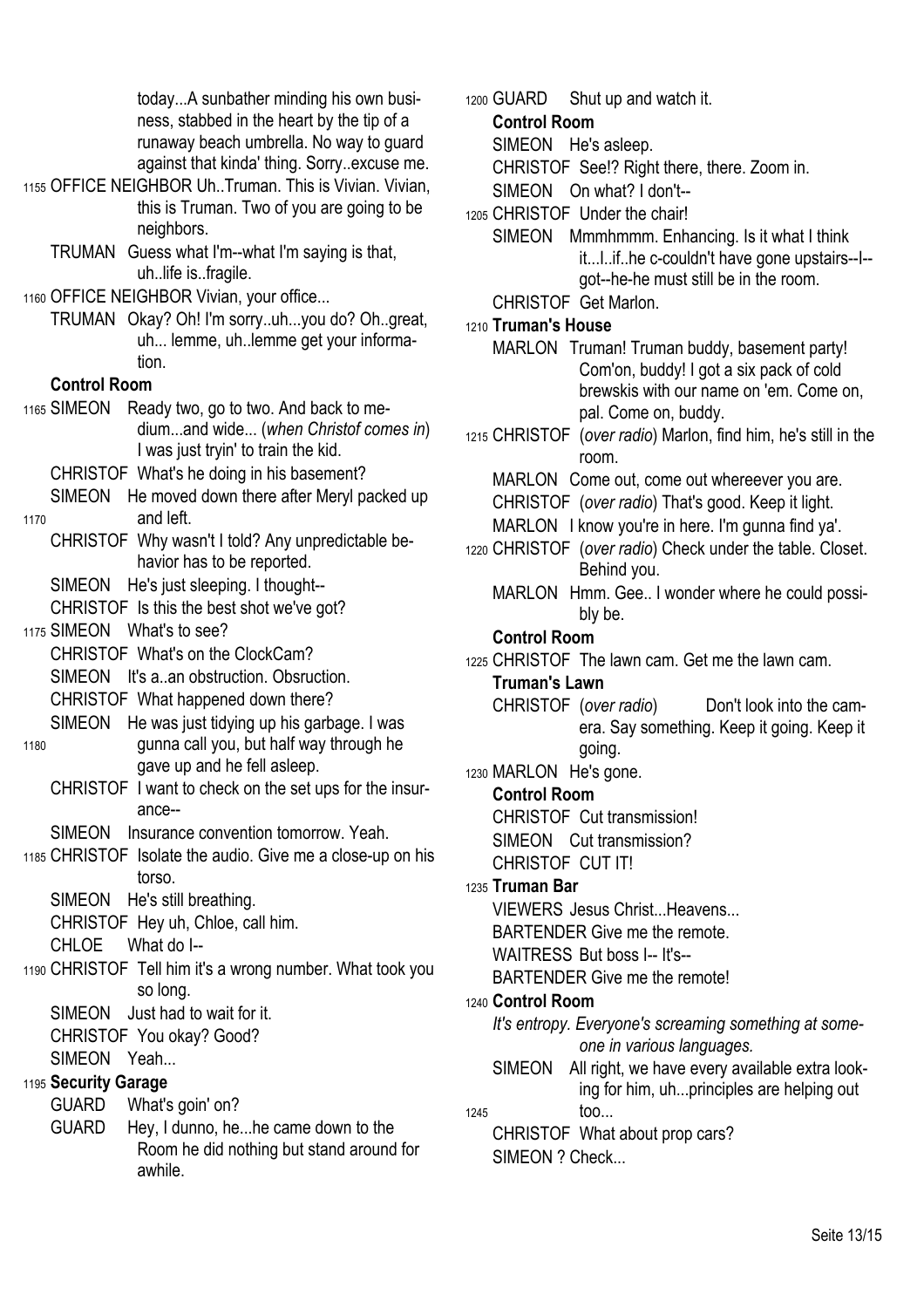CHRISTOF ? He has the world's most recognizable face, he can't disappear. CHRISTOF Why? We're getting higher ratings for this graphic than we've ever had on this <sup>1250</sup>**Around the Town** show....I'll find him. 1255 KIRK 1260 SIMEON Gotta' go back to \_?\_, check the interiors. eras. 1265 1270 SIMEON ? All right. 1275 1280 CHLOE 1285 ACTOR 1290 1295 NET EXEC The sponsers are threatening to rip up their 1300 SIMEON Okay, Marlon, why don't you cut back to town for words) Let's talk! **Simmon Contract and the state of the state of the state of the state of the state of the state of the state of the state of the state of the state of the state of the state of the state of the state**  $\frac{1}{1310}$  SIMEON Okay, shift all harbor cameras to the comwatching that? Music extends the contract of the contract of the state of the state of the state of the state of the state of the state of the state of the state of the state of the state of the state of the state of the s At River Bridge - Blockaded **Statement Control Control** 1320 SIMEON I've got something... 1325 SIMEON Resuming transmission. 1330 777 ACTRESS What time is it? There is it and the state of the state of the state of the state of the state of the state of the state of the state of the state of the state of the state of the state of the state of the state of 1340 PRODUCTION ASSISTANT Come on! Get it movin'! Get 1345 and join the others. Everyone else is at first positions, okay? Thank you. SPENCER Go. Go girl. Come on, come on. Yeah. Go find him, Pluto. Go find him. Good girl. MOTHER This is silly. If he could just hear my voice. Truman! Truman! ??? First positions, right? Let me try. Truman! It's me! Dad! (*searching* **Control Room** MARLON (*talking into headset radio*) Yeah, I know. Just about done with the square. CHRISTOF We aren't watching the sea. SIMEON Why would we watch the sea? **Control Room CHRISTOF** Sweep the harbor. Bring up the harbor camputer, please. Some of those are out of sync. Okay, we've got four of them down or lost but the lighthouse camera is up. CHRISTOF ? 2 SIMEON ? Uh-huh (?) CHRISTOF ? All right well, what about the college, who's CHRISTOF BuoyCams, please. SIMEON ? I dunno. SIMEON ? Okay. CHRISTOF ? Yeah, well, send somebody over CHRISTOF Long lens, short range. there, okay? **NET EXEC Why would he be on the water?** CHRISTOF All right, good. RON OR DON? There's no need to panic. CHRISTOF (*whispering*) Truman..where are you going? RON OR DON? I don't care, just find the sonofabitch. NET EXEC How can he sail? He's in insurance! Isn't he RON OR DON? Well, get some flashlights. This guy's terrified of the water? not gonna glow in the dark. Let's get some down here. CHRISTOF Resume transmission. **Control Room Control Room Control Room Control Room Control Room Control Room Control Room Control Room Control Room Control Room Control Room Control Room Control Room Control Room Control Room Control Room Control Room** CHRISTOF We need more light. We'll never find him this way.... What time is it? BARTENDER I got two to one he doesn't make it. CUSTOMERS (*scream bets*) It's...way to early for that. The CHLOE BARTENDER Two to one he doesn't make it! CHRISTOF Cue the sun.  $\begin{array}{ccc}\n\text{Stab} & \text{Stab} \\
\text{Stab} & \text{Control Poom} \\
\end{array}$ **Control Room** THE POPULATION (*checking their watches*) Whoa! Whoa! CHRISTOF Let's get off this mast shot--can't see his face. Go to the CabinCam. Actual Act of the SWITCHER CabinCam. **Control Room Control Room other boat out there.** NET EXEC Christof. What's going on? The CHLOE Okay. Listen guys, I need you to talk to the MOSES I've heard there're rumors circulating that he's guys on the ferry. dead. Dead. The media is having a feeding frenzy with this. All the phone lines are jammed. And every network has a pirated shot of Marlon making an ass of himself in front of the camera. **Seahaven Ferry**  it out of here! Come on! ACTOR I'm the bus driver! **Control Room**  contracts. PRODUCTION ASSISTANT ? Bottom line is they can't drive the boat....They're actors!